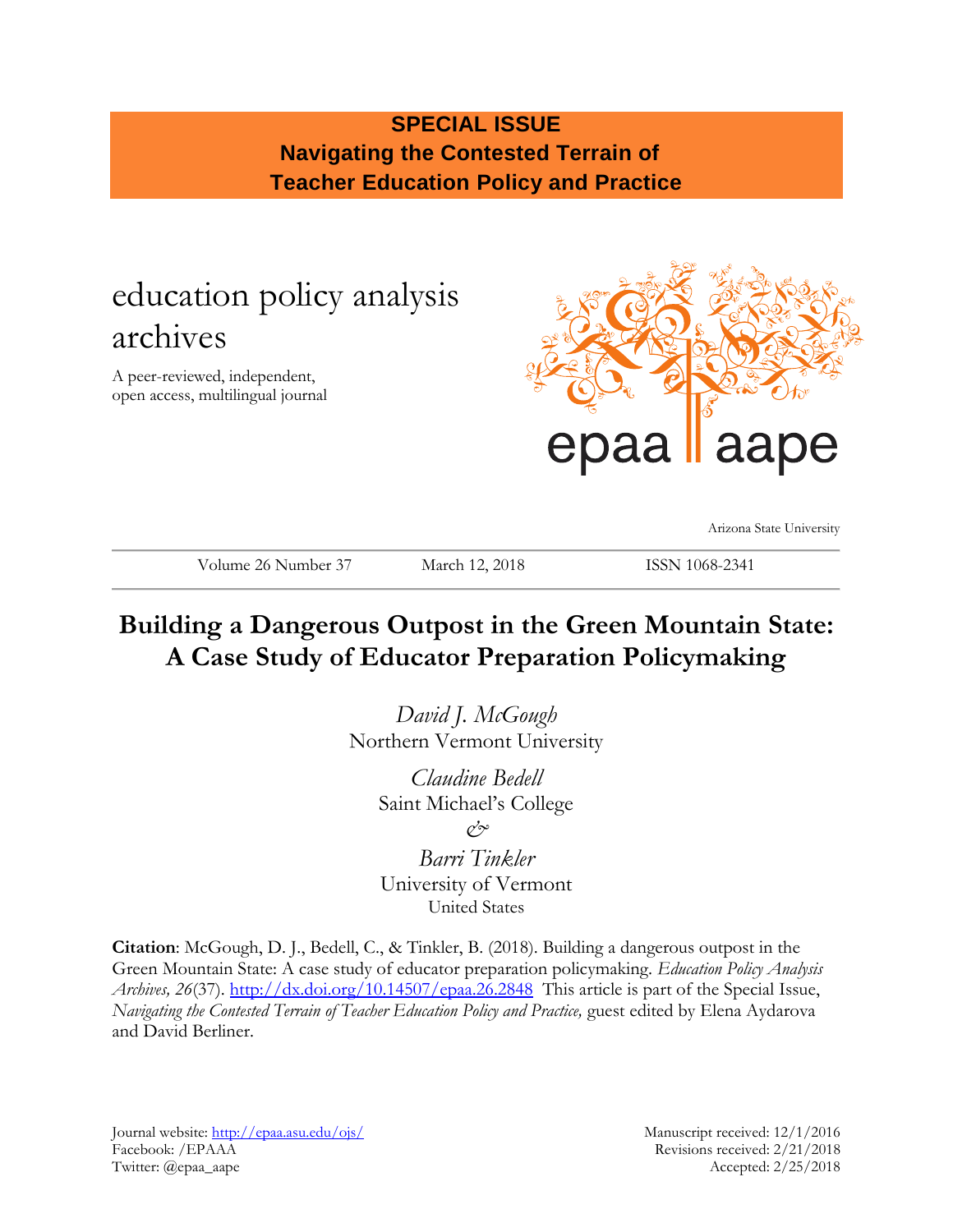**Abstract:** Poised at a bifurcation, the educator preparation community in Vermont faced either the adoption of a generic product for the assessment of initial educator licensure candidates or the comprehensive revision of a longstanding state-based assessment portfolio. Using a case study approach and narrative methods, specifically the Narrative Policy Framework (McBeth, Jones, & Shanahan, 2014), the authors analyze a project in which teacher educators intervened to shape the direction of educator preparation policymaking by designing an innovative assessment portfolio and a collaborative calibration system. The analysis reveals insights about the policymaking arena and demonstrates the value of education-related policymaking that includes teacher educators as active agents in collaboration with state personnel and policymakers. The case contributes to the notion of policymaking as a narrative process. In this case, a narrative of hope emerged as a guiding storyline. **Keywords**: teacher education; performance assessment; policy analysis; licensure candidate portfolios; case study; narrative methods; Vermont

#### **Construyendo una posición peligrosa en el estado de Green Mountain: Un estudio de caso de la preparación de políticas educativas**

**Resumen:** Apuntando a una bifurcación, la comunidad de preparación educativa en Vermont se enfrentó ya sea a la adopción de un producto genérico para la evaluación de los candidatos iniciales de licenciamiento de educadores o la revisión integral de un portafolio de evaluación estatal de larga data. Utilizando un enfoque de estudio de caso y métodos narrativos, específicamente el Marco de Política Narrativa (McBeth, Jones y Shanahan, 2014), los autores analizan un proyecto en el que los formadores de docentes intervinieron para moldear la dirección de la preparación de políticas educativas diseñando una cartera de evaluación innovadora y un sistema colaborativo de calibración. El análisis revela ideas sobre el ámbito de la formulación de políticas y demuestra el valor de la formulación de políticas relacionadas con la educación que incluye a los formadores de docentes como agentes activos en colaboración con el personal del estado y los responsables de la formulación de políticas. El caso contribuye a la noción de formulación de políticas como un proceso narrativo. En este caso, una narración de esperanza surgió como una historia guía.

**Palabras clave:** formación docente; evaluación del desempeño; análisis de políticas; carteras de candidatos a licenciatura; caso de estudio; métodos narrativos; Vermont

#### **Construir uma posição perigosa no estado Green Mountain: Um estudo de caso da preparação de políticas educacionais**

**Resumo:** Com o objetivo de uma bifurcação, a comunidade de preparação educacional em Vermont enfrentaram tanto a adoção de um produto genérico para a avaliação dos candidatos iniciais de licenciamento educadores ou revisão abrangente de uma carteira de avaliação do estado de longa data. Usando uma abordagem de métodos de estudo de caso e narrativas, especificamente Quadro de Política Narrativa (McBeth, Jones e Shanahan, 2014), os autores analisam um projeto em que os formadores de professores envolvidos na formação do sentido da elaboração de políticas educacionais projetando um portfólio de avaliação inovador e um sistema de calibração colaborativa. A análise revela insights sobre o campo da política e demonstra o valor de políticas relacionadas à educação, incluindo formadores de professores como agentes ativos em colaboração com o pessoal do Estado e os responsáveis pela política . O caso contribui para a noção de política como um processo narrativo. Neste caso, uma história de esperança surgiu como uma história guia.

**Palavras-chave:** formação de professores; avaliação de desempenho; análise de políticas; carteiras de candidatos para um diploma; caso de estudo; métodos narrativos; Vermont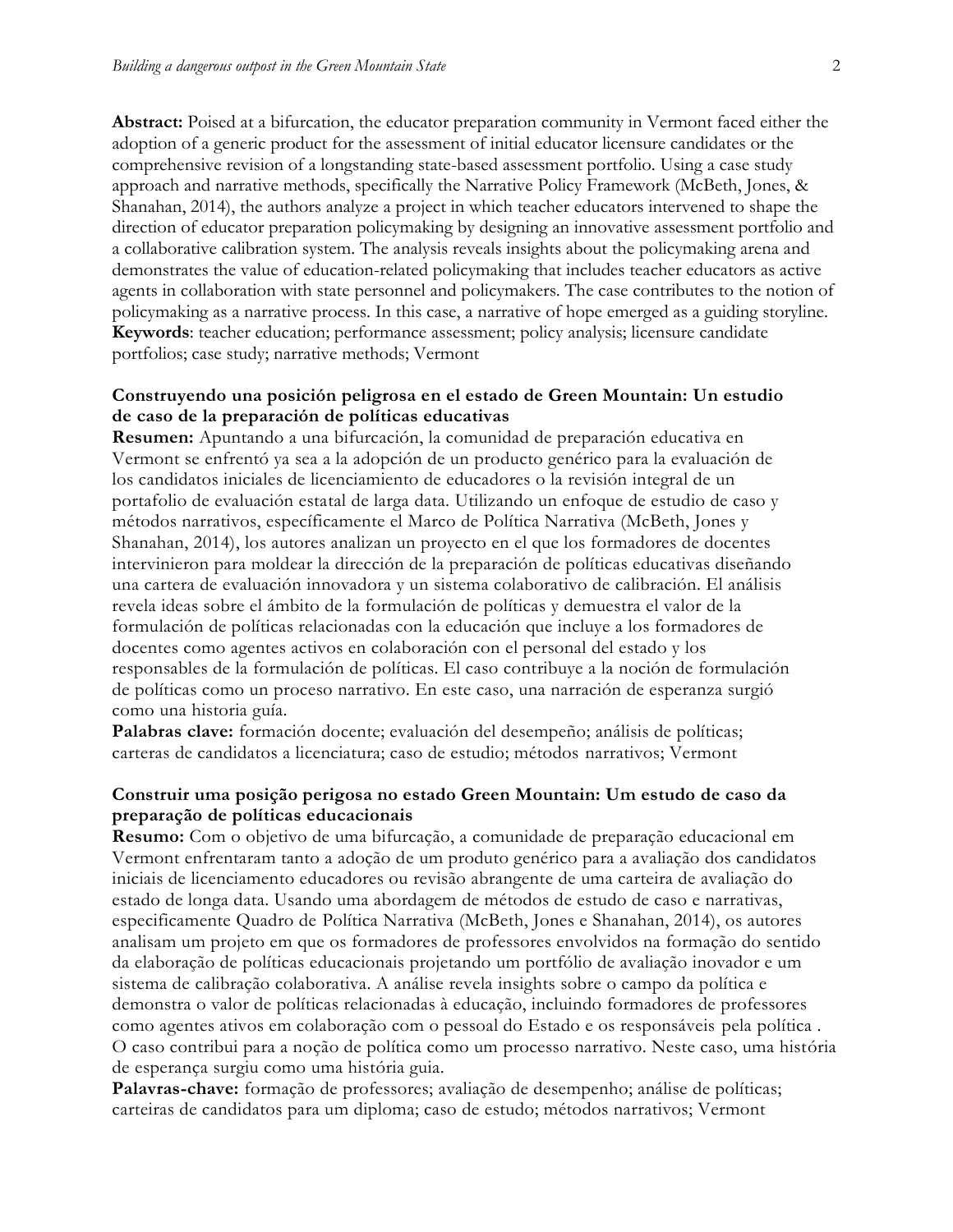## **Building a Dangerous Outpost in the Green Mountain State: A Case Study of Educator Preparation Policymaking**

That teacher education exists within a contested terrain is problematic and, at times, disheartening. Yet, this condition is not new. Indeed, the enduring challenges of this field are its defining parameters. Recognizing this fate for the educational enterprise, Dewey encouraged educators to insert their voices into the political fray for claims on the future of their profession. By asserting their voices, grounded in genuine experience with diverse constituents, educators would build "dangerous outposts of a humane civilization" (Dewey, 1922/1983, p. 334). We see in Dewey's call a recognition of the contentious nature of educational policymaking and confidence that educators can bring a seasoned and learner-centered clarity to the debate, thereby shifting the tone from deficits to strengths, from inevitability to possibility, and from cynicism to hope. Such shifts are markers of a dangerously humane future. Often, educator-led endeavors are manifest in classrooms, resource rooms, and faculty departments, occasionally reaching to school, district, or college-wide influence. More rarely, conditions align, courageous bonds are formed, boldness emerges, and educators find themselves in a position to influence policy at the state level or beyond. This article reports on our examination of a case in which teacher educators seized an opportunity to guide the development and implementation of a state-level policy that would direct educator preparation in Vermont. By joining with state personnel and policymakers in an inclusive and deliberative process guided by a grand vision, the educator preparation community in Vermont is building the sort of dangerous outpost that Dewey envisioned.

We conducted a study of the case in order to analyze how a group of teacher educators, including the authors of this article, led a statewide initiative to revise a state-based initial educator performance assessment system that upheld a valued philosophy of education which has permeated the local education community for decades. Our analysis demonstrates the narrative nature of policymaking. In order to overcome a conventional contemporary narrative that state-of-the-art educator preparation requires the use of a standardized and detached performance assessment product, teacher educators plunged into a policymaking arena to assert an alternative, inspiring narrative derived from longstanding practice, research methods, and a premise that candidate assessment should be a pedagogically valuable experience. Instead of adopting a generic portfolio product from a commercial provider, teacher educators throughout the state offered to create a portfolio that could be customized to meet the needs of a variety of preparation programs, and a collaborative calibration system to unify all programs. This alternative narrative "recast the policy problem" (Roe, 1994, as cited in Jones & McBeth, 2010, p. 335) thereby generating a collective future for teacher education across the state. The study gives voice to teacher educators working as scholar-advocates in the realm of educational policymaking, where such voices are often silenced.

The essential question of our study was straightforward: What can we as teacher educators and participant observers learn from our delve into this policymaking arena? This question positions the inquiry within Boyer's (1990) *scholarship of application* wherein "social problems *themselves* define an agenda for scholarly investigation" (p. 32, emphasis in original). First, we review efforts of teacher educators in the US to study innovations intended to improve the profession, particularly in times of pressure from outside ideological forces. Next, we recount the case and report on our analysis using narrative methods (e.g. Connelly & Clandinin, 2006; McBeth, Jones, & Shanahan, 2014). The analysis leads to a discussion of the implications of this case for assessment of initial licensure candidates, teacher education advocacy, and the narrative study of policymaking.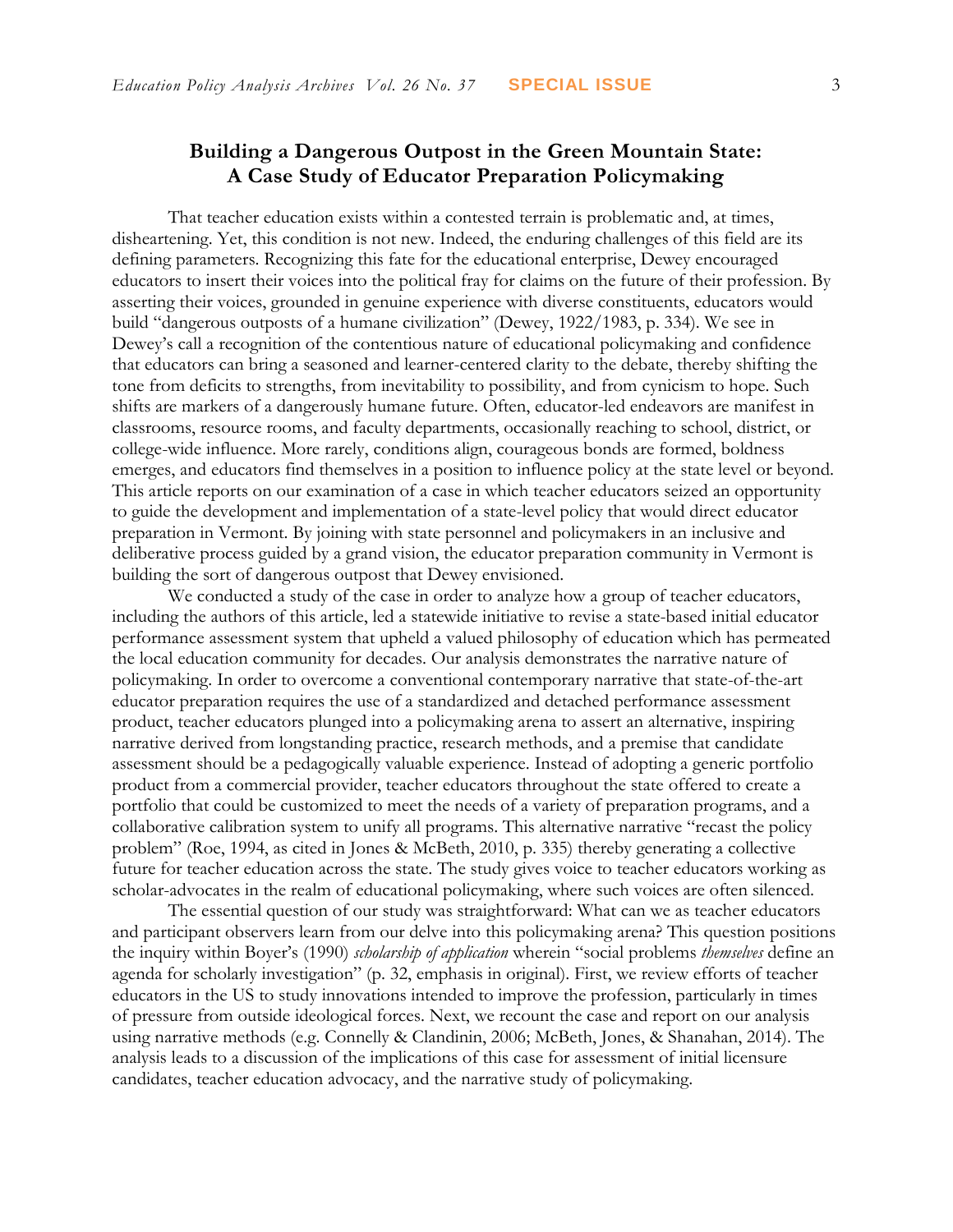#### **Related Literature**

When reviewing research conducted by teacher educators on best practice in the field, the level of engagement and innovation is evident. Teacher educators are working to bridge connections between theory and practice through strategic clinical experiences (Campbell & Dunleavy, 2016), revisiting and refining their curriculum to rethink how we prepare preservice teachers to better serve all learners (Mills & Ballantyne, 2016), focusing attention on preparing future teachers to use assessment to foster student learning (DeLuca, Chavez, Bellara, & Cao, 2013), and enhancing teaching and learning through the use of technology (Shaffer, Nash, & Ruis, 2015). This body of research stands in contrast to the deficit lens used by policymakers who want to "improve teacher preparation" (Ginsberg & Kingston, 2014, p. 6) through accountability systems. This approach implies that teacher educators would not choose to focus on continuous change and improvement unless forced to do so. In part, this deficit narrative stems from neoliberal policies seeking to commodify teacher education. According to Zeichner (2010), "what we are seeing in the U.S. is the tremendous growth of alternatives to traditional college and university-based teacher education that include many new for-profit companies and universities that have gone into the business of preparing teachers" (p. 1545). Positioning traditional teacher education programs as low quality strengthens the argument for alternatives. These alternatives have been supported by federal and state policies under the neoliberal premise that competition in the marketplace will lead to improved quality.

A result of this deficit narrative of teacher education is an increased focus on accountability. Three recent initiatives focused on accountability in teacher education have had and will continue to have a significant impact on the field: the edTPA, the Council for the Accreditation of Educator Preparation (CAEP) standards, and the proposed, currently suspended, federal regulations for the implementation of the Higher Education Act (Cochran-Smith et al., 2016). The proposed federal regulations, approved by the Obama administration then withdrawn by the Trump administration, align closely with CAEP's Standard 4 requirement to tie the evaluation of program quality to the impact graduates have on K-12 student learning. There is, however, little evidence to support the claim that these initiatives will improve the quality of teacher preparation (Cochran-Smith et al., 2016). The third initiative, edTPA, has had a different reception in the field of teacher education.

The edTPA, developed by Stanford University, is a modified version of the performance assessment developed for the state of California called PACT (Cochran-Smith et al., 2016). Though the edTPA has had supporters within the teacher education community, including the American Association of Colleges for Teacher Education (AACTE), there are critiques of this assessment. For example, there are questions about the claims of objectivity and rigor associated with the assessment (Dover & Schultz, 2016). In addition, since the assessment is administered by a private, for-profit company, there are concerns about the commercialization and marketing strategies being used to pressure states and programs to adopt the assessment (Au, 2013). As noted by Reagan, Schram, McCurdy, Chang, and Evans (2016), "the edTPA's inclusion of multiple actors outside of the profession raises questions about the extent to which the assessment is still close to the spirit of an 'assessment for educators, by educators'" (p. 17). Given the impact that these accountability initiatives will have on the field, it is important that teacher educators have a voice in the policymaking process. The reality, however, is that teacher educators rarely have the opportunity to bring their expertise to bear on important decisions related to their work. As such, the present case contributes to ongoing theoretical and empirical policy-related studies of teacher education by teacher educators.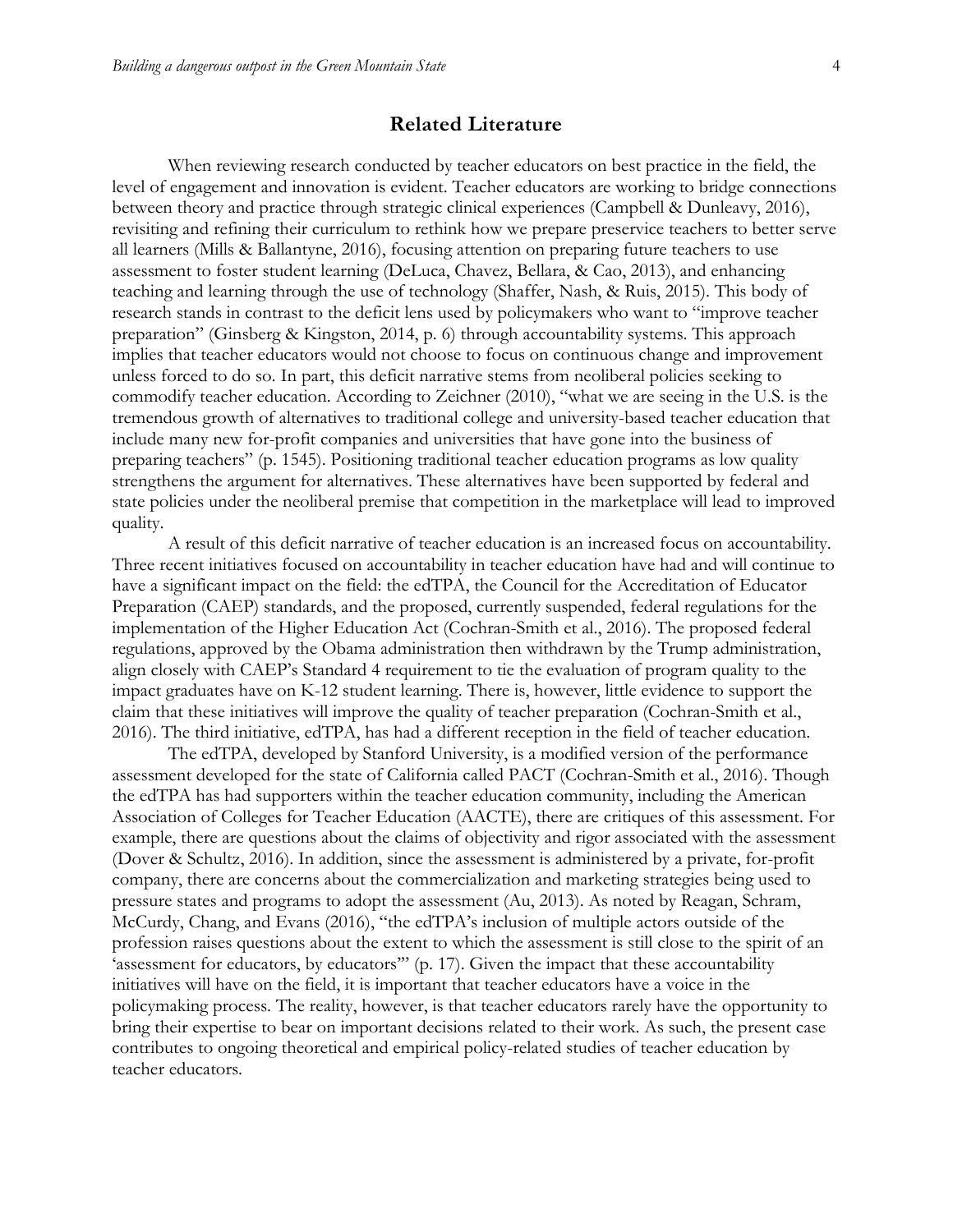#### **Case Overview**

In Vermont, policymaking for education is managed through governor appointments. The Governor appoints the Secretary of Education, as well as members of the Vermont State Board of Education (VSBE) and the Vermont Standards Board for Professional Educators (VSBPE). The Secretary of Education oversees the Vermont Agency of Education (AOE), which regulates policy developed by the two policymaking boards. The VSBE is an 11-member, independent body that is "responsible for the establishment, advancement, and evaluation of public education policy" ("State Board," n.d.). The VSBPE is a "13-member, teacher majority, policy-making board. The Board's purpose is to oversee the training, licensing and professional standards of teachers and administrators. Its overarching goal is promotion of educator quality" ("Vermont Standards," n.d.). While the VSBPE is a teacher-majority board, membership also includes representatives from private and public higher education (typically teacher educators), a school administrator, and a school board member.

The operations of these two policy boards represent a democratic ethos surrounding education that might not be as prevalent in other states. That ethos has manifest a longstanding philosophy valuing learner-centered, authentic designs for both K-12 and professional educators. For example, twenty years ago, Thousand and Villa (1995) described trends in educational policy in Vermont that led to the early movement for including children with disabilities in regular classrooms. Additionally, during the initial era of the accountability movement, Vermont instituted a statewide assessment portfolio system for the elementary students (DeWitt, 1991; Mathews, 2004) while other states adopted widespread standardized testing. As well, in the early 1990's, with support from the VSBPE, a panel composed of higher education administrators and teacher educators designed and implemented a statewide performance-based assessment portfolio for initial licensure candidates (Dollase, 1996), the Level 1 Licensure Portfolio (L1LP). Along with an array of requirements, including PRAXIS exams, fieldwork observations, and academic achievements, all candidates for initial licensure are required to complete the portfolio, which is managed and scored by each educator preparation program (EPP) using a common rubric. The AOE oversees the implementation of the portfolio through a program review and approval procedure. This statewide performance assessment system has been refined over the years in response to feedback from EPPs, results of candidate performance, and outcomes of the program-approval process.

The L1LP was designed to enable candidates and EPPs to assess performance in accordance with the *Five Standards and 16 Principles for Vermont Educators.* These are a set of standards developed within the state for preservice and professional educators. The portfolio's form, structure, and purpose was derived from the approach developed by the National Board for Professional Teaching Standards. Though effective in many ways, after years of use the educator preparation community recognized that the L1LP needed improvement. For example, the prompts did not always align well with the Principles, and it was description-based more so than evidence-based. Additionally, the absence of a formal, direct system of calibration across EPPs posed difficulties for program regulation and approval.

Concurrent with the emerging perspective that the L1LP was in need of revision, in June 2013, the VSBPE adopted the *InTASC Model Core Teaching Standards and Learning Progressions for Teachers* (Council of Chief State School Officers, 2013) as the *Core Teaching Standards for Vermont Educators*. As a result of this switch in professional standards, the L1LP was simultaneously outdated and the VSBPE needed to make a decision about a replacement. On one hand, state regulators and policymakers were aware of the generic teacher candidate assessment products adopted by other states; on the other hand, the state's deep roots in an educational philosophy favoring learner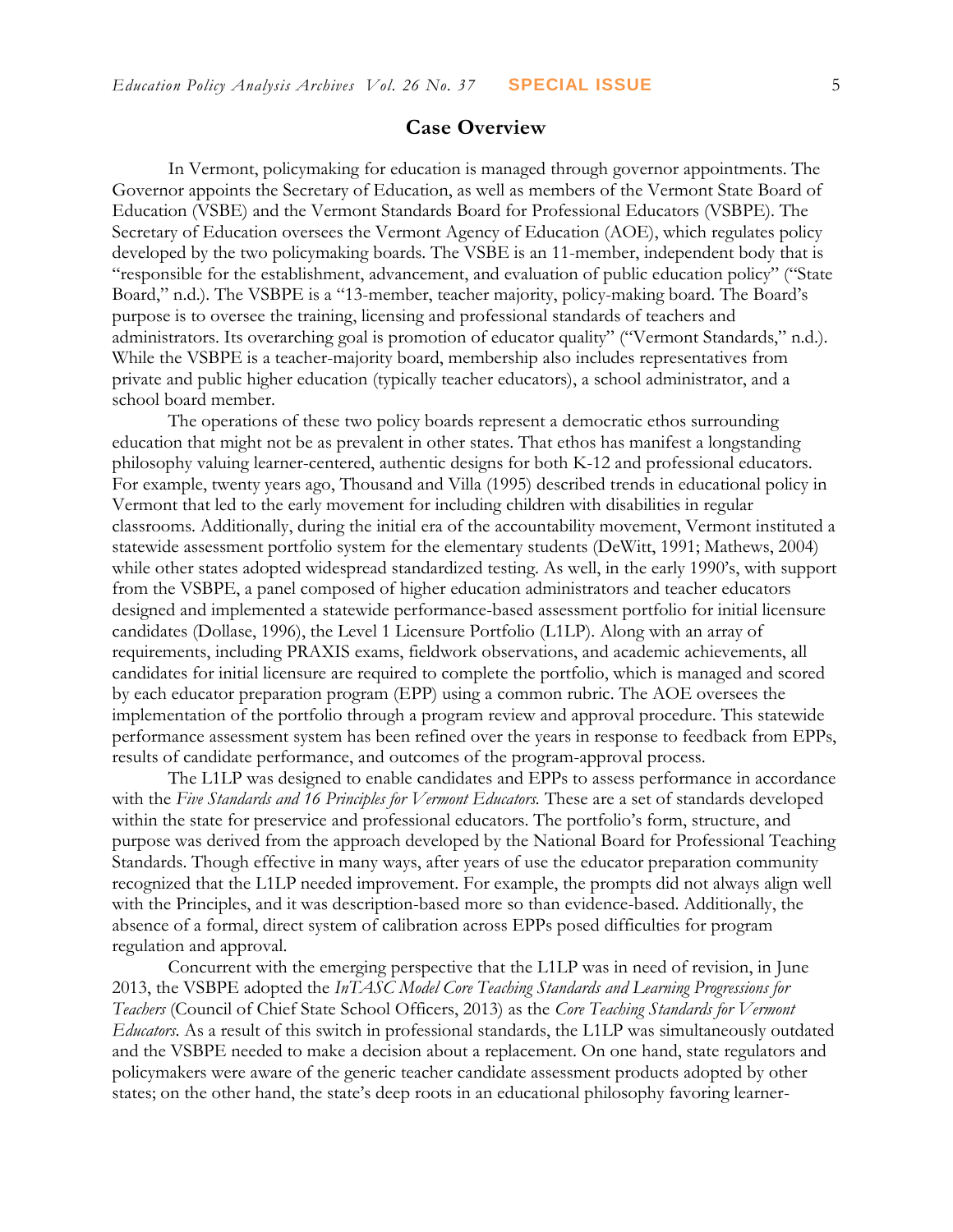centered approaches, its long history of vesting educator preparation programs with direct responsibility for initial educator preparation in partnership with the AOE, and a climate of Yankee thriftiness (see, Ericson, 2007) would favor replacement of the L1LP with a new state-based system. Our analysis examines the details of the case surrounding the decision-making process that resulted in a state-based replacement for the L1LP.

The authors of this article served on the committee that developed the replacement portfolio and calibration system. We represent the state's largest university, a public college, and a small, private, liberal arts college. One author was also a member of the VSBPE at the time. Though unknown to each other prior to our work on the portfolio revision project, we came together around a common vision for that process. Through the intense labor at the center of the design process, we noticed and participated in the optimism, conflict, cohesion, flexible role-taking, anxiety, and innumerable breakthroughs of the endeavor. Ultimately, the new portfolio was accepted with measured joy across 16 diverse educator preparation institutions (many with multiple licensure programs), the staff of the AOE, and the members of the VSBPE. The committee had achieved consensus through democratic deliberation, which seemed quite remarkable in the realm of educational policymaking, particularly considering current ideological trends. In retrospect, we wondered how this happened and, henceforth, launched a study to examine the experience as a post hoc, qualitative analysis.

#### **Methods**

As participants in a policymaking arena, we sought, through this inquiry, to gain clarity about the process that could be helpful in interpreting the experience. As such, the study employs a qualitative approach. The parameters of our inquiry align with Merriam's (1998) definition for a qualitative case study: "this design is chosen precisely because researchers are interested in insight, discovery, and interpretation rather than hypothesis testing" (pp. 28-29). By examining our contributions as teacher education scholars within a project intended to create a policy governing educator preparation, we meant to gain both professional insight and civic foresight concerning the direction of teacher education in our society. Since this case study included our own experiences and perspectives as part of the data, we turned to narrative inquiry to aid in our data analysis.

Connelly and Clandinin (2006) provide a paradigm for treating qualitative, experiential data as narrative substance. They frame narrative inquiry as involving *living* and *telling*, which, through the process of inquiry lead to *reliving* and *retelling*. For the present study, we first *lived* the case as active, reflexive participants, and then, in the quest to draw points of learning from the experience, we began *telling* the story through data accumulation and review. Analysis of the accumulated data compelled us to *relive* and *retell*: That is, through the analysis, the narrative of the case became clearer, more coherent, and more interesting.

Our case evolved over time. As such, we treated it as a lifestory for the purposes of determining its narrative arc. When conducting a lifestory analysis, McAdams (1993) recommends segmenting the life narrative into definable chapters then examining these chapters for significant episodes, or vice versa—identifying benchmark episodes and using them to determine chapters. We found it helpful to construct a scaled timeline depicting the key events of the case. The timeline served as an organizing graphic for the data, which included official meeting minutes and related informal notes, iterations of the outcome product (the portfolio and the accompanying calibration system), status update presentations to the educator preparation community and the VSBPE, email correspondence between various participants, notes of our conversations as participant-researchers, and notes on conversations with other participants throughout the process. Our discussions around the process became both an important data source as well as a method of data analysis (Constantino,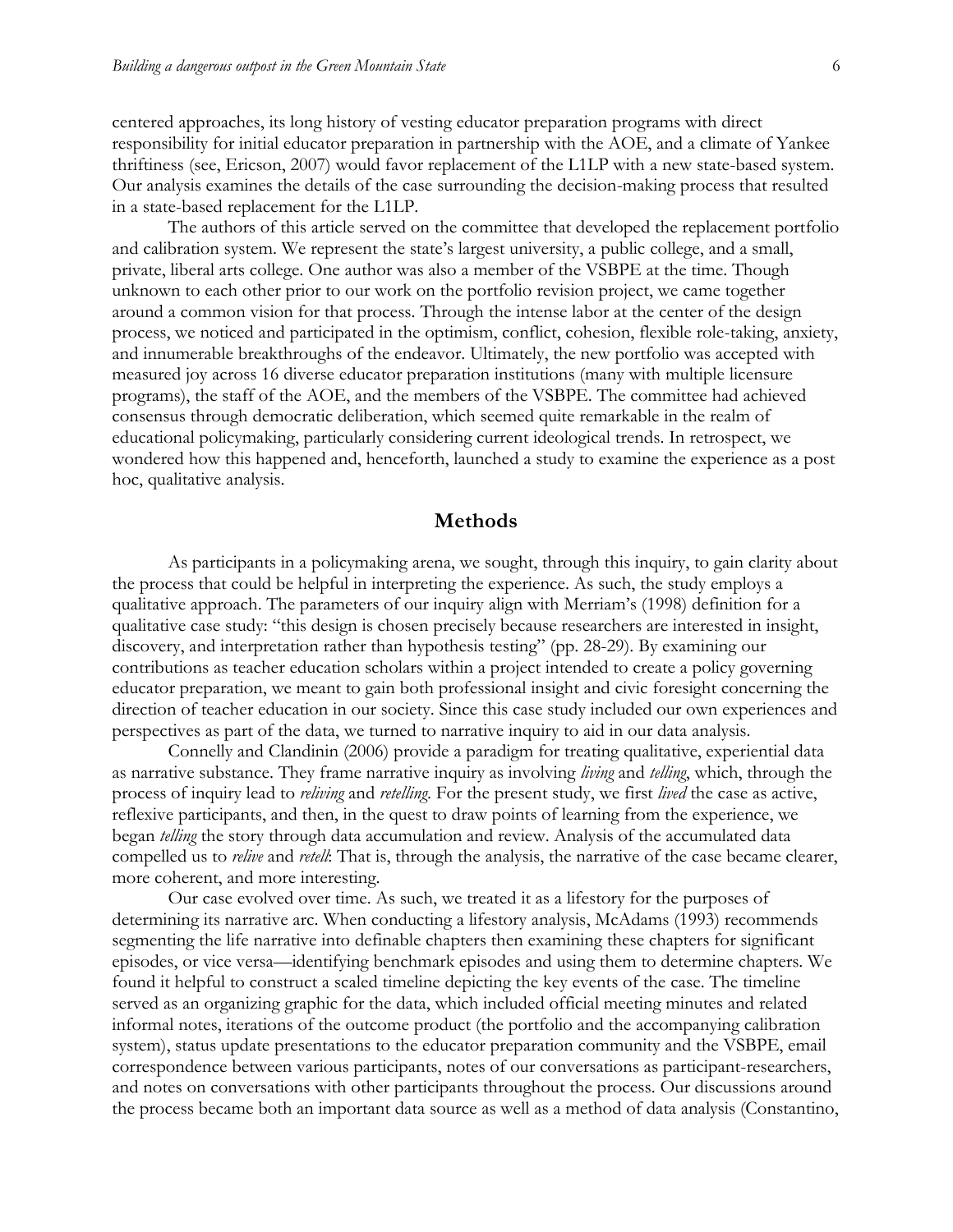2008). We began recording, accumulating, and filing data with the first significant meeting in May 2014. Data collection continued through approval of the portfolio in June 2015, and culminated, for the purposes of this article, with a meeting of all stakeholders in September 2015, to launch the yearlong pilot phase of the project. The primary events anchoring the timeline are meetings held between June 2014 and October 2015. See Table 2 for a simplified version of the timeline.

Once we graphed the case's meetings, memorandums, presentations, and major events on the timeline, we noticed, in accordance with McAdams's (1993) suggestion, that the case could be segmented into three distinct phases: a 12-month *discover phase* between the adoption of the Core Teaching Standards (CTS), in June 2013, and the formal initiation of the portfolio revision process, in June 2014; a 15-month *design phase* between June 2014 and September 2015; and an 11-month *pilot phase*, September 2015 through June 2016. Next, we coded benchmark episodes such as high points, low points, and turning points (McAdams, 1993). Lastly, we scrutinized the flow of events within the design phase, the heart of the case, to discern patterns and relationships. Through this process, we identified distinct chapters of the narrative. These are illustrated in the section below.

After analyzing the data using the more inductive approach of lifestory, we then examined the case through the lens of The *Narrative Policy Framework* (NPF; Jones & McBeth, 2010; McBeth, Jones, & Shanahan, 2014; Shanahan, Jones, & McBeth, 2011). The goal of NPF is to examine how policy narratives shape policy outcomes (Ertas, 2015). According to Shanahan, Jones, McBeth, and Lane (2013), "The central questions of NPF scholarship are: What is the empirical role of policy narratives in the public policy process and do policy narratives influence policy outcomes?" (p. 455). NPF employs narrative inquiry to examine the details of policymaking for specific cases, treating the policymaking process as a competition among individuals, coalitions, or larger systems to establish an overriding story about the rationale, intent, and outcome of a favored policy direction. To approach policymaking as a narrative phenomenon, the NPF provides two sets of tools, which can be deployed at any of three levels (meso, micro, or macro). The first analytic tool aids researchers in determining the narrative structure of the policymaking encounter; this involves examining the case through four components—*setting*, *characters*, *plot*, and *moral* or proffered solution (McBeth, Jones, & Shanahan, 2014). Beginning with a structural analysis helps researchers organize the case data and exposes the broad contours of the narrative. The second analytic tool draws attention to the elemental movement of the narrative by having researchers examine, among others factors, characters' strategies and beliefs. The analysis for our case is at the *meso-level*, which examines narrative processes between or among interest groups, whereas a *micro-level* analysis examines processes between individuals, and a *macro-level* analysis examines process between larger social forces. Hence, in order to address our question, our analysis combined both an investigation of the lifestory of the case as well as the structure and operation of the policy narrative for this case.

To augment the NPF's second analytic tool, examining characters' strategies and beliefs, we found it helpful to employ two frameworks for understanding group dynamics, one broad and the other specific. These frameworks served as lenses enabling us to peer into the flow of interactions, beliefs, and shifting demeanor throughout the policymaking process. Lewin's (1947) theory of group dynamics provides a broad framework for ascertaining social and institutional change. Groups experiencing a change processes pass through three stages: *unfreezing*, dissipation of adherence to current norms; *moving,* shifting to new social practices; and *freezing*, forming those new practices into new normed behaviors and beliefs. Tuckman (1965/2001) and Tuckman and Jensen (1977) provide a framework for discerning the specific dynamics of a particular social group's experience of growth and change. The model delineates five phases of a group's growth as members struggle to accomplish a goal: *forming*, "orientation/testing/dependence"; *storming*, "conflict"; *norming*, "group cohesion"; *performing*, "functional role-relatedness"; and, *adjourning*, "separation" (Tuckman, 1965, p.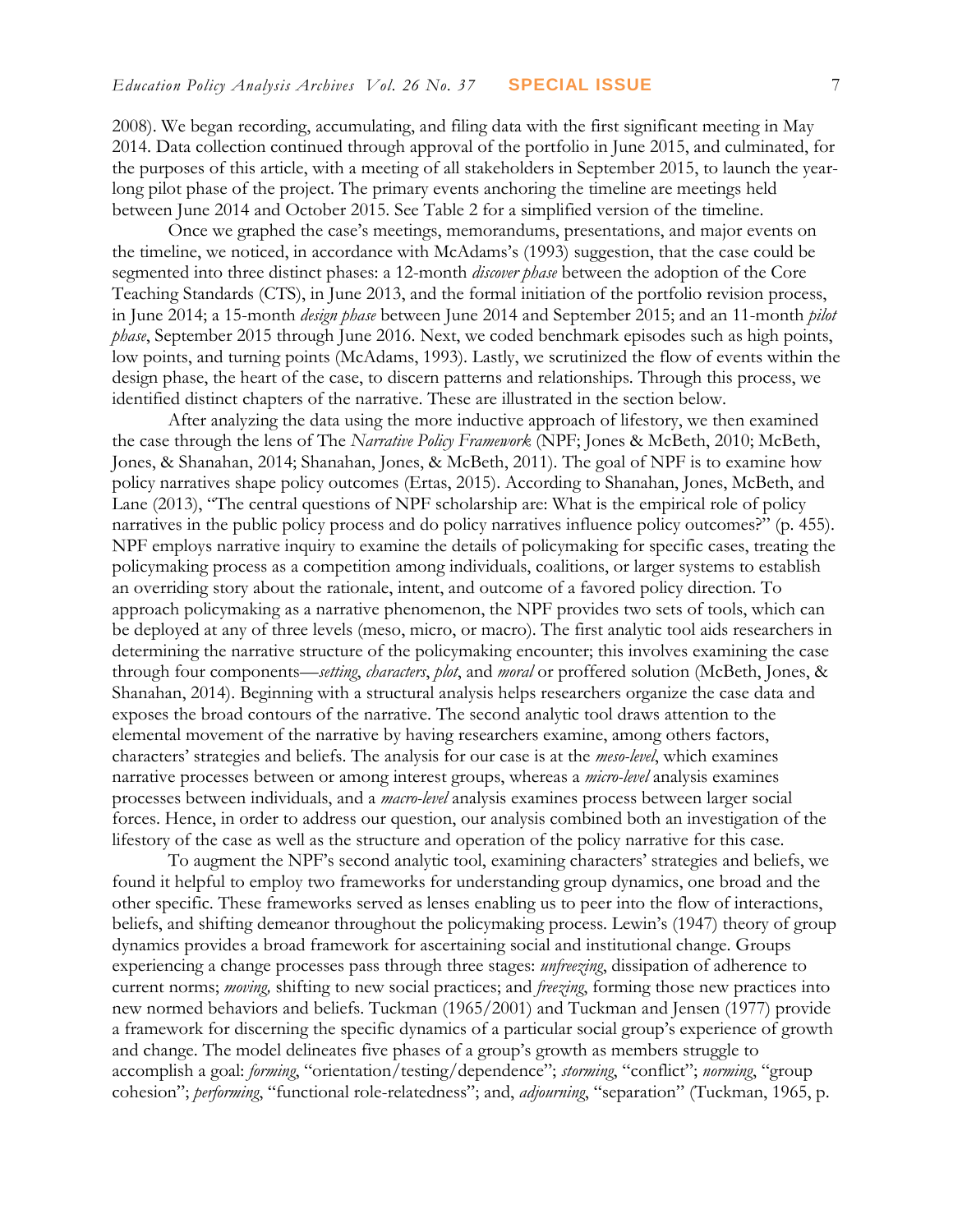14; Tuckman & Jensen, 1977, p. 47). The case analysis describes the circumstances that disclose the workings of these frameworks for our case.

#### **Validity**

Creswell and Miller (2000) provide clarity on validity for qualitative studies: "We define validity as how accurately the account represents participants' realities of the social phenomena and is credible to them (Schwandt, 1997). Procedures for validity include those strategies used by researchers to establish the credibility of their study" (pp. 124-125). Our objective was to generate insights about the development of the policy narrative surrounding the new portfolio from an insider's perspective. The results described below denote our perceptions of that process.

Our analytic process also strengthens credibility primarily through collaborative discourse about the data, collective construction and refinement of the detailed graphic timeline, and communal vetting of our independent interpretations of experiences. These processes are in accordance with *grounded theory* analysis (Glasser & Stauss, 1967), or, as Merriam (2009) puts it, "having a conversation with your data" (p. 178). Overall, whether a specific vignette definitively represents one particular stage of the narrative plot or that one exchange flawlessly demonstrates this or that narrative theme is minor compared with the broader insights of the stages and themes themselves. As Creswell and Miller (2000) state, "Throughout this discussion, we make the assumption that validity refers not to the data but to the inferences drawn from them" (p. 125).

#### **Analysis and Results**

Policymaking, from the stance of the NPF (McBeth, Jones, & Shanahan, 2014), is the enactment of a story about the way the world should be. Coalitions of actors, positioned as good and evil, compete for control of the dominant narrative about a problem, thereby shaping the policymaking process toward a favored outcome. The points of tension in a policymaking process are manifestations of that competition. We identified many points of tension, as well as points of calm, throughout the case. As we examined the data surrounding these points in relation to each other, we detected five chapters through which the policy narrative's plot developed. Table 2 provides an overview of the chapters. Each chapter evoked a specific tension between distinct constructs that vied for characters' attention and loyalty. These are detailed in the subsection below titled *Plot*. Instead of coalitions of actors competing for control of the narrative in order to win a preferred outcome, the tensions we identified emerged from the dynamics of the group process itself, as participants strove to achieve a commonly desired outcome. The constructs in tension revolved around perceptions about what was happening and what needed to be done in order to reach a viable resolution together. The plot, therefore, was more so in the genre of a group quest of self-discovery than an actor-driven, good versus evil action drama. We use the term *narrative theme* to identify the tensions aligned with each chapter. Like strands woven together to form a rope or subplots of a story, the themes meld together to establish the overarching narrative system of the case. In the sections below we use the NPF structure—characters, setting, plot, solution—to organize the results.

Before moving to the results, a clarification might be helpful. On the surface, it seems tempting to frame this case as a struggle for control of the VSBPE's decision about replacement of the L1LP, positioning the generic products as evil and the local effort as good. However, our analysis reveals that the struggle, such as it was, existed within the process of group development represented by the quest. The battle was between internal forces. For example, one such force was a conviction among members of the educator preparation community that we could craft an assessment system that would be imbued with authentic learning for all stakeholders, that would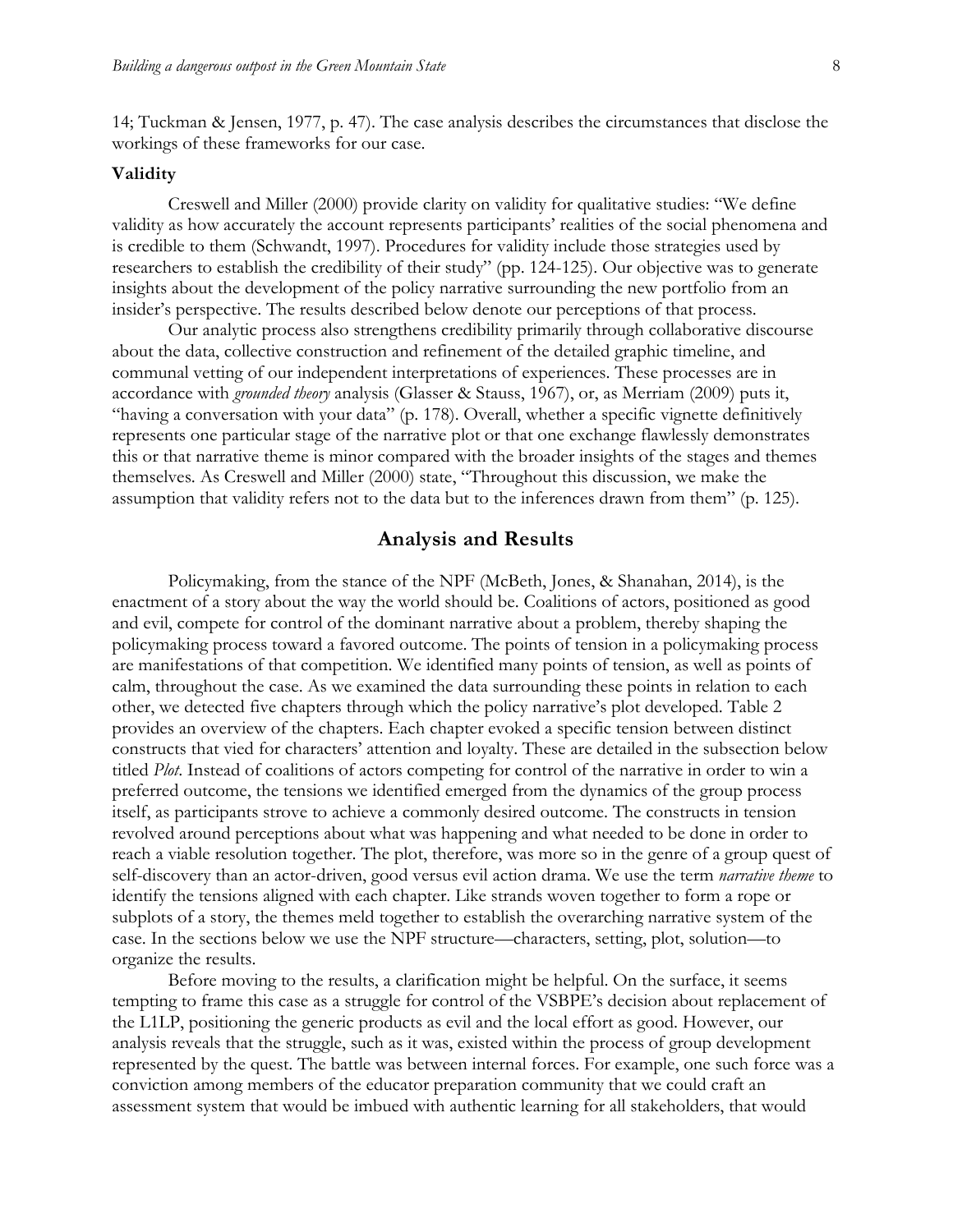both challenge and inspire all stakeholders, that would be both innovative yet manageable for all stakeholders, and that would be capable of bolstering legitimacy and meaningfulness. Another was doubt about our ability to achieve such a goal in the available time. This sentiment is captured by a note in the minutes of the meeting during which the community decided to create a replacement for the L1LP instead of adopting one of the generic products: "It was pointed out by [one member of the gathering] that it would be wise to continue to stay abreast of ETS and edTPA because we have no idea as to whether or not this effort to create our portfolio will be successful in a year."

#### **Characters**

In order to protect the anonymity of participants, we decided to treat characters separately from individual actors. The characters are entities that represent social roles adhering to particular scripts. In this case, for example, we treated the VSBPE as a character adhering to a particular system of beliefs and strategies about policymaking; we treated inanimate entities such as InTASC in a similar fashion. The characters are listed in Table 1.

|                | Character   | Description                                                                                                                                                                                                                                                                                                                                  |
|----------------|-------------|----------------------------------------------------------------------------------------------------------------------------------------------------------------------------------------------------------------------------------------------------------------------------------------------------------------------------------------------|
| 1              | VSBPE       | Vermont Standards Board for Professional Educators. A 13-member,<br>teacher majority, policymaking board. The Board's purpose is to oversee<br>the training, licensing and professional standards of teachers and<br>administrators. Its overarching goal is promotion of educator quality.                                                  |
| $\overline{2}$ | <b>VSBE</b> | Vermont State Board of Education. This board sets policy for K-12<br>education.                                                                                                                                                                                                                                                              |
| 3              | AOE/EQ      | The Agency of Education: Educator Quality Division<br>implements and regulates educator policy issues approved by the<br>VSBPE, the US DOE, and related interstate agencies such as<br>NASDTEC.                                                                                                                                              |
| $\overline{4}$ | <b>VCTE</b> | Vermont Council of Teacher Educators. An unstructured assemblage of<br>teacher educators that gathers intermittently to address current topics or<br>issues related to educator preparation.                                                                                                                                                 |
| 5              | EPPs        | Educator Preparation Programs. There are 16 institutions across the<br>state that sponsor programs preparing candidates for initial licensure.<br>This group includes public and private colleges with traditional<br>programs, independent organizations with alternative programs, and an<br>alternative route program managed by the AOE. |

Table 1 *Characters*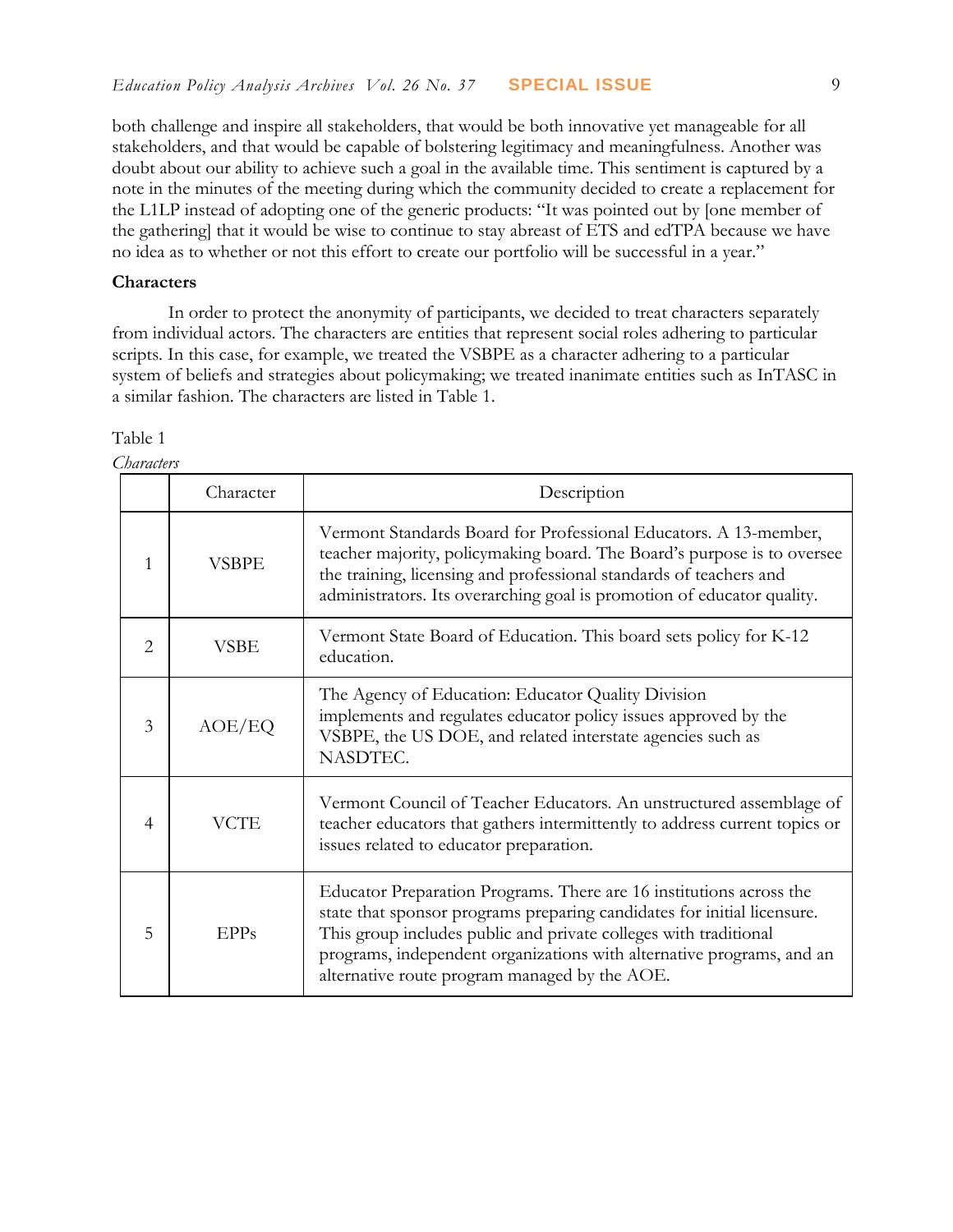| Table 1 cont.     |  |
|-------------------|--|
| <i>Characters</i> |  |

|    | Character                          | Description                                                                                                                                                                                                                                                                                                                                                                                                                                                                         |
|----|------------------------------------|-------------------------------------------------------------------------------------------------------------------------------------------------------------------------------------------------------------------------------------------------------------------------------------------------------------------------------------------------------------------------------------------------------------------------------------------------------------------------------------|
| 9  | <b>InTASC</b><br>Progressions      | The Progressions are short phrases that "describe the increasing<br>complexity and sophistication of teaching practice for each core<br>standard across three developmental levels" (CCSSO, 2013, p. 10). "The<br>progressions describe effective teaching with more specificity than the<br>standards, provide guidance about how practice might be improved, and<br>outline possible professional learning experiences to bring about such<br>improvements" (CCSSO, 2013, p. 10). |
| 10 | edTPA                              | "edTPA is a performance-based, subject-specific assessment and<br>support system used by teacher preparation programs throughout the<br>United States to emphasize, measure and support the skills and<br>knowledge that all teachers need from Day 1 in the classroom."<br>(https://www.edtpa.com/, n.d., About, para. 3)                                                                                                                                                          |
| 11 | <b>PPAT</b>                        | The candidate performance assessment system developed by the<br>Educational Testing Service (ETS).                                                                                                                                                                                                                                                                                                                                                                                  |
| 12 | <b>VLP</b>                         | Vermont Licensure Portfolio. The new candidate performance<br>assessment portfolio and calibration system approved by the VSBPE in<br>June 2015.                                                                                                                                                                                                                                                                                                                                    |
| 13 | <b>PRC</b>                         | Portfolio Review Committee. The committee formed with membership<br>from the VCTE, the AOE, and the VSBPE to draft a recommendation<br>to the VSBPE regarding a replacement for the L1LP.                                                                                                                                                                                                                                                                                           |
| 14 | Design Group<br>B & Design<br>Team | The subcommittee of the PRC that became the Design Team of the<br>PRC. The authors of this article served on Design Group B and the<br>Design Team, and initiated this case study to draw insights from that<br>experience.                                                                                                                                                                                                                                                         |
| 15 | <b>EPIC</b>                        | Educator Preparation Inquiry Collaborative. A scholarly association<br>formed by members of the PRC to study and guide the calibration<br>system for the VLP.                                                                                                                                                                                                                                                                                                                       |

#### **Setting**

Policies, and the narratives that warrant them, emerge within a contextual stew. The NPF refers to context as the setting. Like the characters and the plot, the setting is an agent of a narrative consisting of broad forces such as social ideologies, historical trends, and longstanding norms. The Case Overview describes the essential setting for our case. The remainder of this section provides additional details.

When the VSBPE approved the Core Teaching Standards (CTS) in June 2013, and the L1LP became outdated, there was an imminent need for a replacement. However, no formal procedure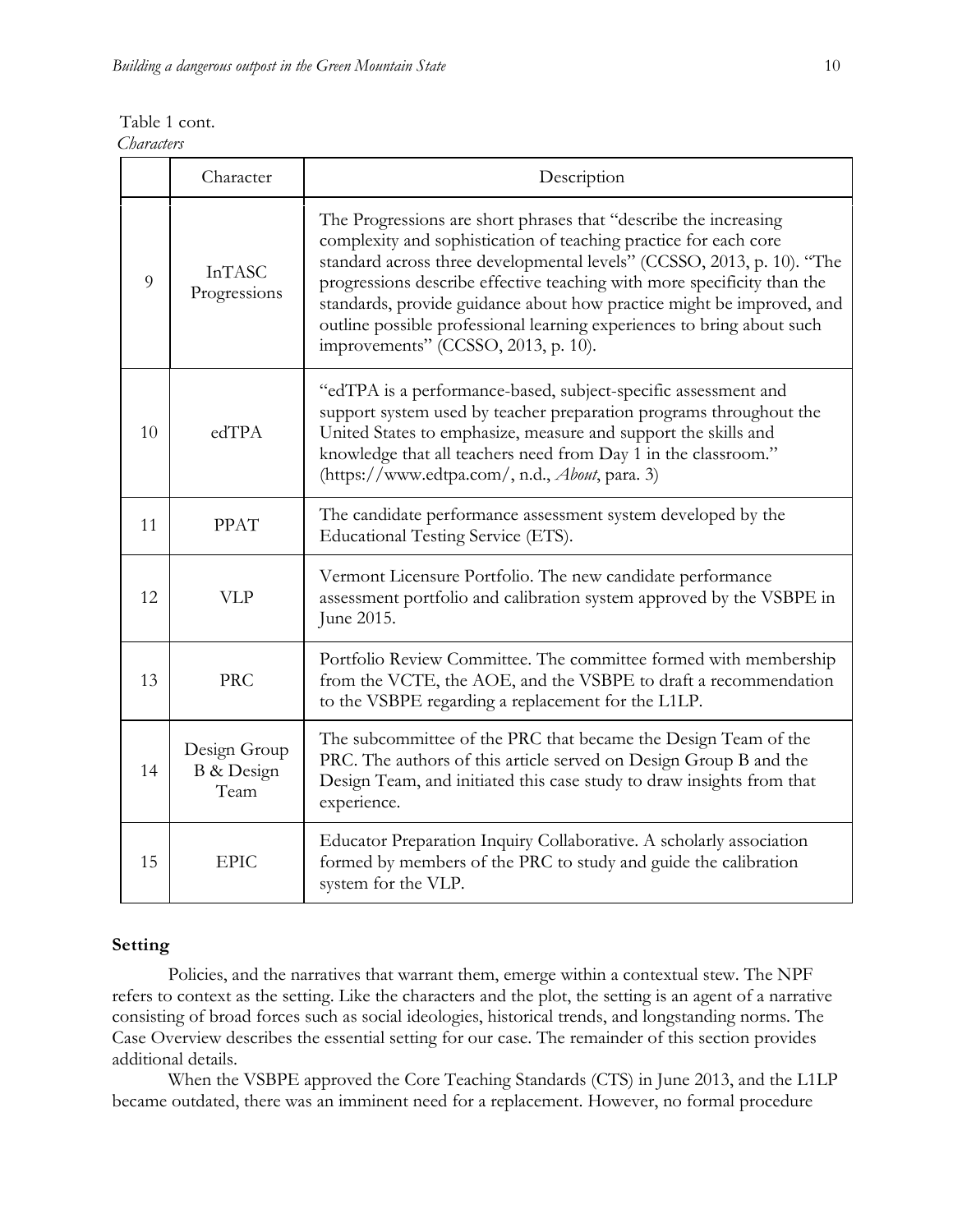existed to trigger a process for addressing that need. As such, circumstances enabled a challenge to the state's core beliefs about education, and the kernels of a potential change in policy direction were established. The edTPA was gaining recognition as a universal instrument for candidate assessment. As well, the Educational Testing Service (ETS) had introduced a performance-based candidate assessment system, the PPAT (originally, the PRAXIS Performance Assessment for Teachers), as an alternative to the edTPA. Both products, which are perceived as objective and unbiased, provided an apparently simple solution for replacement of the L1LP.

In October 2013, staff members from the AOE made a presentation to the educator preparation community about the need for a new candidate assessment procedure. The group discussed edTPA, PPAT, and potential revision of the L1LP without drafting any plans. In the spring of 2014, the VSBPE heard presentations about both edTPA and PPAT. Concurrently, two EPPs participated in a pilot of the PPAT with their candidates. The movement to replace the L1LP with one of the generic products seemed to be gaining momentum, bringing the educator preparation community in the state to a potential bifurcation: a seemingly small shift in policy- adopting one of the generic assessment products--could have a major effect on educator preparation and outcomes. However, the VSBPE was not easily convinced.

In early May 2014, teacher educators gathered for a routine meeting of the Vermont Council of Teacher Educators (VCTE), an informal network of the state's EPPs. The Vermont Secretary of Education joined the meeting to discuss general issues related to candidate preparation and program approval. The minutes of this meeting reveal a wide-ranging conversation including discussion points such as:

What does it mean to [earn] Vermont licensure?

- How can teacher education [as a field] provide more support in the movement to improve teaching?
- How can we assure effectiveness across preparation programs?
- How can we research teacher [education] effectiveness?
- What would you like to see programs use to demonstrate their performances?
- How can we measure what we know matters?
- How much effort are we willing to put into doing so?

As the discussion turned to matters of candidate preparation and assessment, and the impending need to replace the L1LP, the Secretary mentioned a state-based candidate assessment process that she witnessed while working in another state. This point bolstered the possibility of replacing the L1LP with a new state-based portfolio instead of adopting either of the generic products. A few of the teacher educators present at the meeting, including one of the authors of this paper, recognized this as an opportunity to maintain the state's tradition of a learner-centered assessment portfolio. A member of the AOE posed the key question regarding this possibility: "Is it a good use of our time: Do we have the capacity to build and sustain it?" Though a definitive reply was not forthcoming during that meeting, the discussion modified the orientation of the emerging policy narrative.

Immediately, the VCTE called for a discussion with the VSBPE regarding a formal plan for replacing the L1LP and scheduled a follow-up meeting of the educator preparation community. Within two weeks, the VSBPE produced a charge calling for the formation of a volunteer committee, the Portfolio Review Committee (PRC)—comprised of teacher educators, state regulators, and VSBPE members—to examine the situation and make a recommendation to either adopt one of the generic assessment systems, forthwith, or to develop a new locally-designed system to replace the L1LP, which would need to be completed within one year. The Committee's recommendation would be consequential since the VSBPE's decision would constitute a policy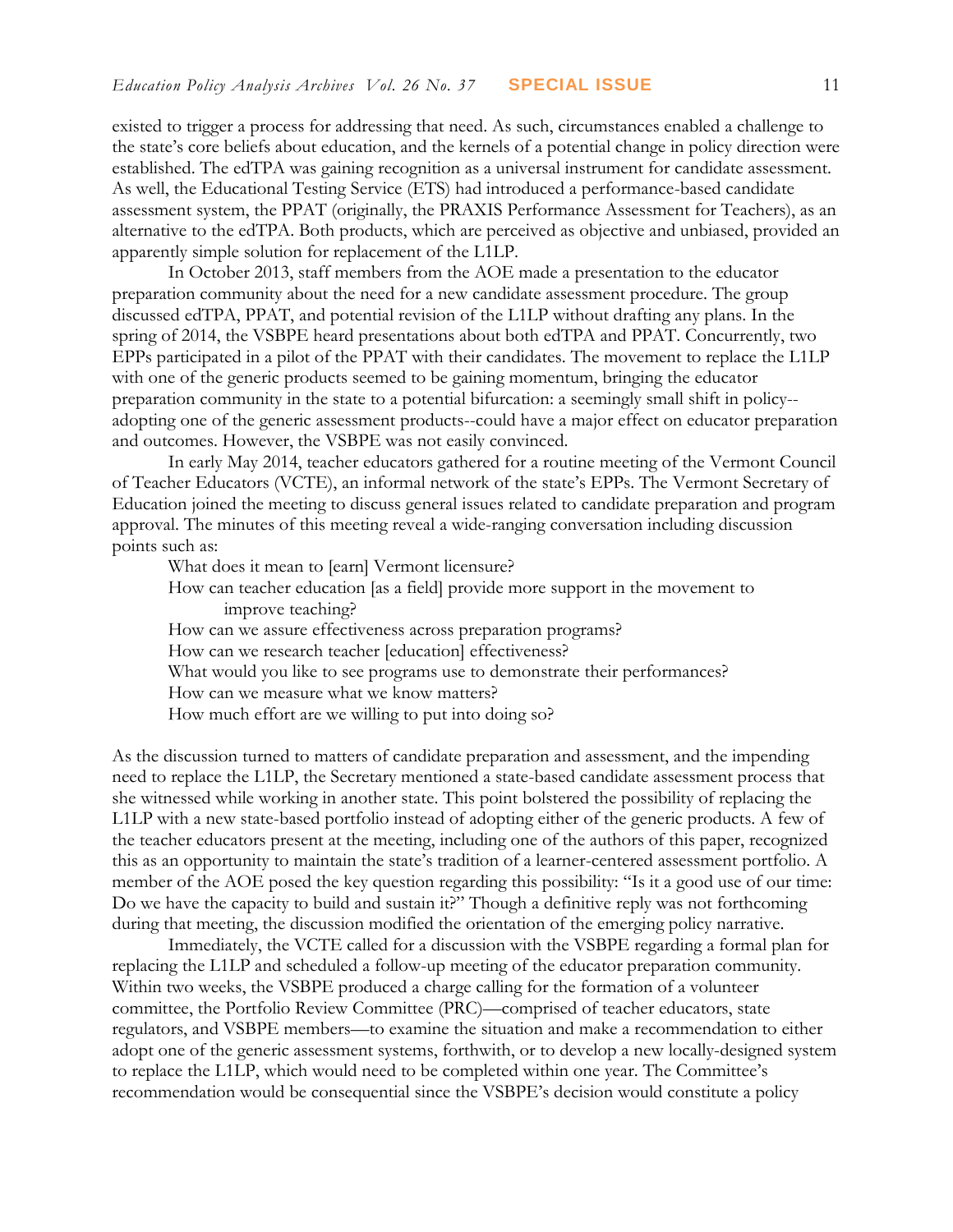guiding the regulation of all educator preparation programs in the state and would serve as an assessment of candidates for initial licensure.

The follow-up meeting, in June 2014, was Meeting #1 of the PRC. All members of the educator preparation community were invited and everyone who attended the meeting was deemed to be a member of the PRC. All subsequent meetings of the PRC were equally open. At that first meeting of the PRC, the group decided to move forward with a recommendation to design a new state-based system. By May 2015, the Committee had produced a comprehensive plan for an innovative performance-based candidate assessment portfolio and an accompanying statewide calibration system. The VSBPE approved the new Vermont Licensure Portfolio (VLP) and the accompanying calibration system as a replacement for the L1LP in June 2015. During the 2015-2016 academic year, educator preparation programs piloted the VLP and developed a set of recommendations for revisions using feedback, data, and experience. The VSBPE approved the revisions in June 2016 and the VLP was implemented statewide beginning with the 2016-17 academic year.

Though a comparison of the VLP to edTPA and PPAT is beyond the scope of this article, a quick overview may be helpful. The VLP has three Parts (Part I: The Learner and the Learning; Part II: Content Knowledge & Instructional Practice; and Part III: Professional Responsibility), which can be completed over the course of a pre-service educator's preparation program. The portfolio is designed to be both formative and summative. Unlike the L1LP, which was primarily descriptive, the VLP is evidence-based. That is, pre-service educators collect evidence of their practice while in their preparation program. That evidence demonstrates proficiency of the Core Teaching Standards. Candidates use the evidence to critically analyze their performance, identifying strengths and areas of growth.

Taken together, the eleven months between the VSBPE's adoption of the InTASC standards in June 2013 and Meeting #1 of the PRC, which we deemed the discovery phase of the case, denote the mixture of anticipation and anxiety that attends an impending change process. This was the messy prelude that precedes narrative action, when the characters in a setting attain realization of the scope of a necessary shift, and the motivation to push through distraction and lassitude. This tone is indicative of Lewin's (1947) *unfreezing* stage: "To break open the shell of complacency and selfrighteousness it is sometimes necessary to bring about deliberately an emotional stir-up" (p. 35). Upon unfreezing, the powerful draw of a conventional solution—adopt either edTPA or PPAT- hovered as a realistic, seemingly sensible option. However, the Secretary's comment at the VCTE meeting acknowledged the legitimacy of the deeper values and beliefs about learner-centered education in Vermont. The contours of an emergent policy narrative were molded upon this setting.

#### **Plot**

The primary action in our case occurred during the design phase. The experience of the design phase corresponded with Lewin's (1947) second stage of group development, the *moving* stage, when a change process exhibits a shift that is often accompanied by tension. Each period of the long design phase represents a chapter in the developing policy narrative (see Table 2). In the subsections below, we explain each chapter of the plot, describe one or more benchmark episodes that are representative of the chapter's tensions, evaluate the beliefs and strategies that various characters enacted to resolve those tensions, and analyze the contribution of that chapter's narrative theme to the overall narrative. Readers will notice that we frame the case's overall narrative as a system composed of the specific narrative themes that emerged from each chapter of the plot.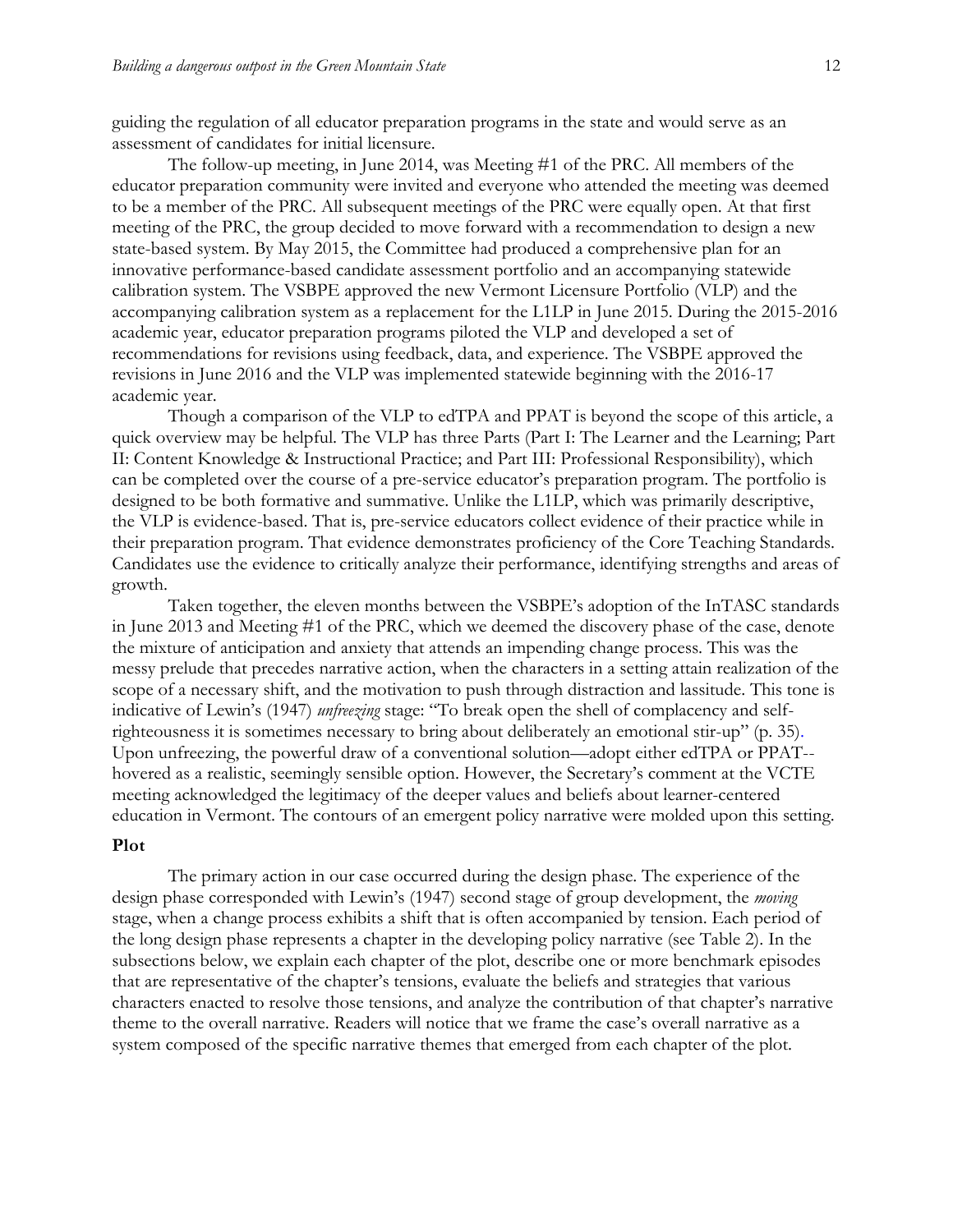| Table 2<br>Timeline |                                                                                     |                                    |                                                          |
|---------------------|-------------------------------------------------------------------------------------|------------------------------------|----------------------------------------------------------|
| Dates               | Event                                                                               | Setting                            | Plot                                                     |
| June, 2013          | VSBPE adopts the Core Teaching<br>Standards based on InTASC                         |                                    |                                                          |
| Fall, 2014          | AOE makes presentation to EPPs                                                      |                                    |                                                          |
| April, 2014         | VSBPE hears presentations on<br>edTPA and PPAT; two EPPs<br>conducts trial of PPAT; | Discovery<br>Phase<br>(unfreezing) |                                                          |
| May, 2014           | VCTE meeting with Secretary of<br>Education                                         |                                    |                                                          |
| June, 2014          | PRC Meeting #1                                                                      |                                    |                                                          |
| July, 2014          | PRC Design Group A & B                                                              |                                    | Chapter One: Ideal vs.<br>Practical (forming)            |
| August,<br>2014     | PRC Design Group A & B                                                              |                                    |                                                          |
| September,<br>2014  | PRC Meeting #2 and Meeting #3                                                       |                                    |                                                          |
| October,<br>2014    | PRC Meeting #4                                                                      | Design Phase                       | Chapter Two:<br>Opportunity vs.<br>Imposition (storming) |
| November,<br>2014   | PRC Meeting #5                                                                      | (moving)                           |                                                          |
| January,<br>2015    | PRC Meeting #6                                                                      |                                    |                                                          |
| February,<br>2015   | PRC Meeting #7                                                                      |                                    |                                                          |
| March, 2015         | PRC Meeting #8                                                                      |                                    |                                                          |
| April, 2015         | PRC Meeting #9<br>Status Update for VSBPE                                           |                                    | Chapter 3:<br>Collaboration vs.<br>Cooperation           |
| May, 2015           | PRC Meeting #10                                                                     |                                    | (norming)                                                |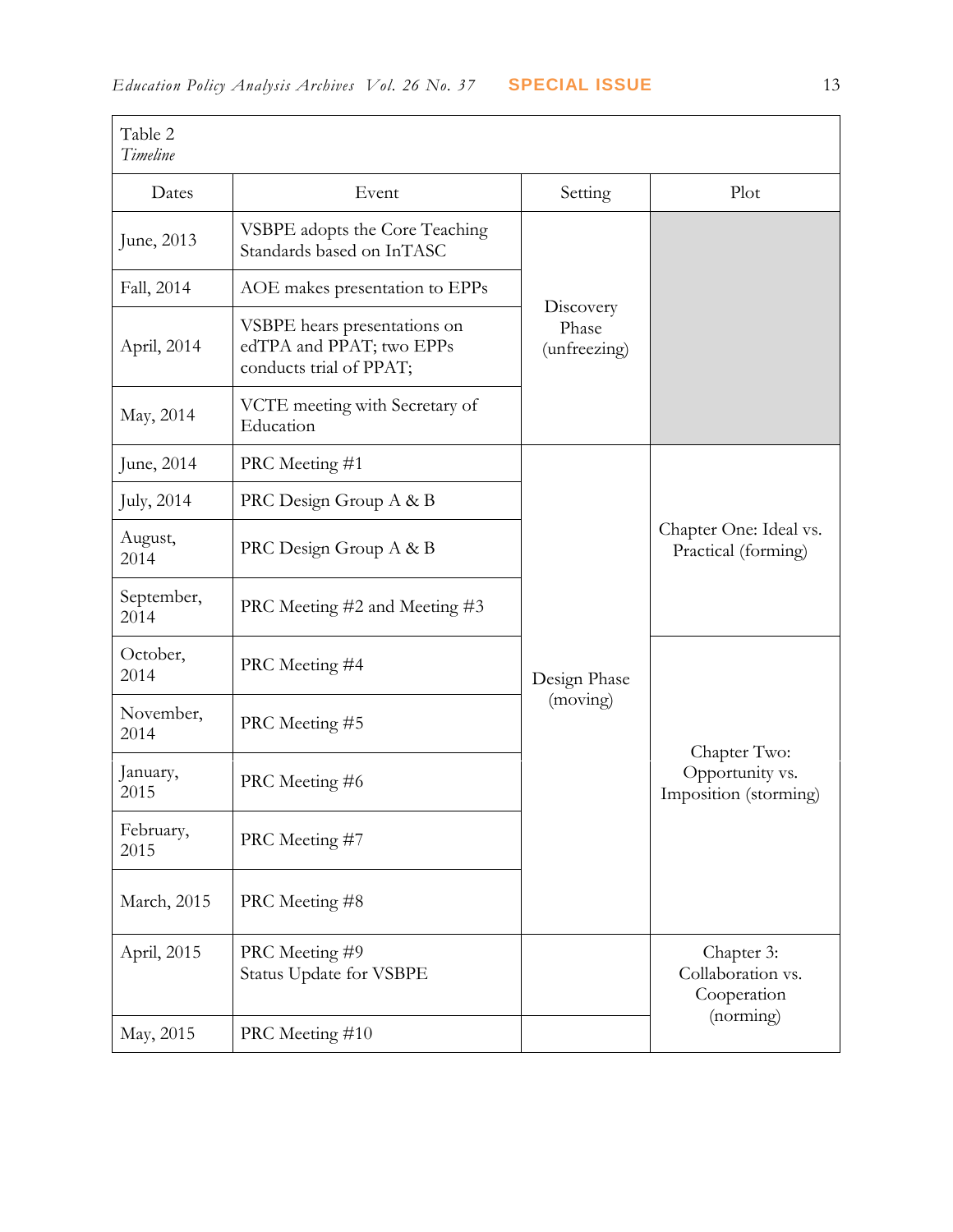| Table 2 cont.<br>Timeline   |                                                                                                 |                           |                                                                |
|-----------------------------|-------------------------------------------------------------------------------------------------|---------------------------|----------------------------------------------------------------|
| June, 2015                  | VSBPE approves the VLP                                                                          |                           | Chapter 4:                                                     |
| July, 2015                  | PRC builds VLP website                                                                          | Design Phase<br>(moving)  | Community vs.<br>Committee                                     |
| August, 2015                | Preparation for pilot year                                                                      |                           | (performing)                                                   |
| September, 2015             | PRC Meeting #11: Pilot<br>launched                                                              |                           |                                                                |
| October 2015 -<br>June 2016 | October 2015: Meeting #1<br>EPIC;<br>June 2016: VSBPE approves<br>revisions derived from pilot; | Pilot Phase<br>(freezing) | Chapter 5:<br>Transformation vs.<br>Transition<br>(adjourning) |

**Chapter One: Ideal versus Practical.** Meeting #1 of the PRC was the first of eleven formal meetings of that Committee. Attendees included members of most of the state's sixteen EPPs, staff members of the AOE, and two members of the VSBPE. The meeting began with a discussion about the need to replace the L1LP and presentations on the two generic assessment products. Minutes indicate the following discussion points, among others: the commercial products required candidates to pay significant fees and to pay additional fees if their submissions required revisions; candidates would not receive guidance or formative feedback for their submissions; and, the validity and reliability protocols of the generic products were not assured as suitable for the distinctive educator preparation programs in Vermont. Participants quickly migrated to the belief that we could create a portfolio process and calibration system that was personalized, cost less and required fewer resources, that was adaptable across all EPPs, and that would sustain the state's foundational approaches to educator preparation. Instead of a generic product, we would create a customized process. Even knowing that a recommendation to design a new state-based replacement would require an immense effort in a time-bound project, the membership made a cautious commitment to a shared idea. As noted by one of the participants, "VCTE will need to take the lead and offer its time and energy, otherwise, it is likely that the decision will be made for us and that decision will likely be a national portfolio."

Without fanfare, the membership voted unanimously, by a show of hands of all those present, to recommend the implementation of a new state-based replacement for the L1LP. The candor of the minutes is telling: "Show of hands indicated unanimously that the group wanted to create a home-grown version of the Level 1 Candidate Portfolio and not use a national assessment at this point." To some readers, it might seem odd that such a consequential decision could be made by a simple show of hands, with everyone present having an equal vote. Yet, this is Vermont, where the Town Meeting remains a norm, and where that is routinely how consequential decisions are made. No one present, or absent, would doubt the legitimacy of the decision.

The vote was followed by a brainstorming session from which three potential approaches to the work ahead emerged. Each of these approaches constituted a means for developing the new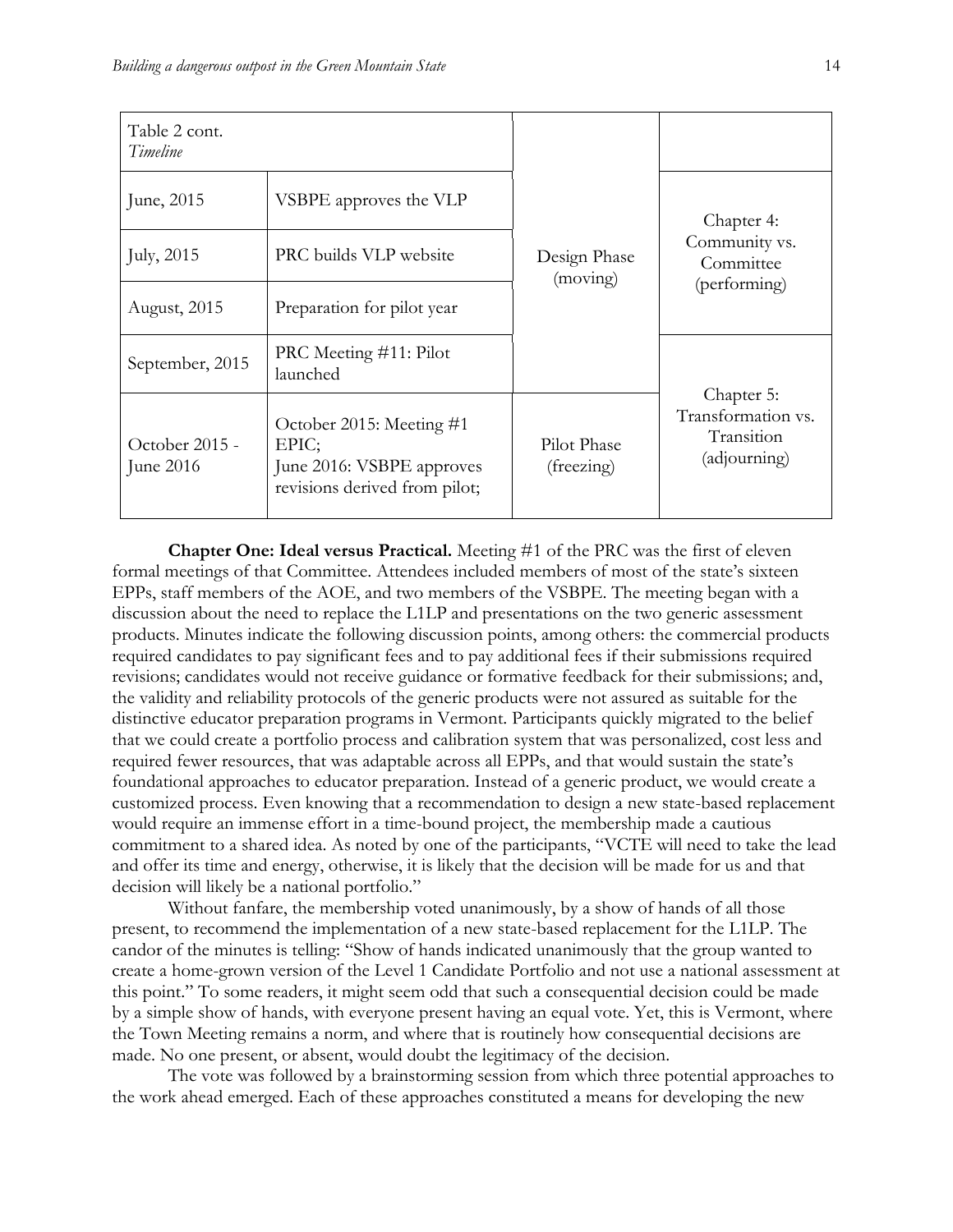portfolio; however, the first two approaches started with conceptualizing the outcome design of the portfolio, while the third approach imagined a design process that began with reconsidering the purpose of the portfolio. The first approach envisioned achieving a new portfolio by, essentially, maintaining the structure and format of the L1LP but substituting the InTASC-based VCT Standards for the 16 Principles. This approach was deemed *practical.* The second approach envisioned the new portfolio as a candidate-driven endeavor: Each candidate would study the VCT Standards, then construct a product demonstrating their performance and analyzing their achievement. Under this approach, the design process would involve the construction of guidelines, examples, and tutorials for candidates and reviewers. This approach split the assemblage: some perceived it as deeply *authentic*, while others foresaw confusion. The third approach began with a conversation about the value of an evidence-based portfolio and led to a set of guiding principles for managing the design process. Those design principles included (1) making a commitment to using a backward design process (Wiggins & McTighe, 2005) beginning with a reconsideration of the purposes of the portfolio; (2) using the InTASC Progressions, which support the Standards, as performance benchmarks for our candidates since they are closer to actual practice; and, (3) creating an assessment process that, beyond being a mere tool for measuring performance, was also educative and pedagogically valuable for candidates, programs, and the educator preparation community. Together, these principles would align the design process with the state's foundational, learning-centered approach to education and assessment. This approach suggested a grand vision for reorienting the notion of a licensure portfolio: What if we treated the portfolio itself as an actualization of a theory of candidate preparation?; What if we initiated a statewide participatory action research project including candidates, EPPs, the AOE, and the VSBPE to conduct ongoing formal inquiry into that theory of candidate preparation?; What if we wanted to create an experience that candidates deemed worthy of their time and energy? The third approach was deemed *ideal:* members favored the idea but fretted about achieving a broadscale agreement and a workable product within the constraining timeline. After some discussion, the group called for two subcommittees of volunteers to develop the first and the third approaches into formal proposals. The second approach was tabled without complaint. The subcommittees, Design Group A (first approach) and Design Group B (third approach), were to present their proposals to the educator preparation community at a follow-up meeting in three months.

The three authors of this paper along with another member of the PRC formed Design Group B. As we met over the summer to craft the proposal for Design Group B, we realized that the strength of our guiding principles created a theoretical framework that could lead, beyond revision, toward an innovative vision for educator preparation across the state. As per our meeting minutes, one of us noted, "We're in the process of designing something new and original." Instead of a detailed blueprint for a new portfolio, the proposal offered an outline of a deliberative process for discussing our collective aims for the portfolio based around a loose conceptual structure: Candidates would examine the InTASC Performance Criteria, collect evidence of their performance related to them, analyze that evidence using scholarly literature, and critically evaluate their performance. Believing that a vibrant and useful product would emerge from the knowledge and practices of our profession, we proposed a series of dialogues to examine past experience, scholarship and evidence, and an interpretation of the standards. A Design Team would pose questions, facilitate discussion, maintain notes, and construct iterations as they emerged. The Team's primary role would be to nurture the design by encouraging participants to engage in an inclusive deliberative process, to maintain a commitment to the grand vision of creating a portfolio experience that was pedagogically valuable, to contribute strenuously to each discussion, and to remain open to possibility (See, Arrien, 1993). In retrospect, these are the elements that launched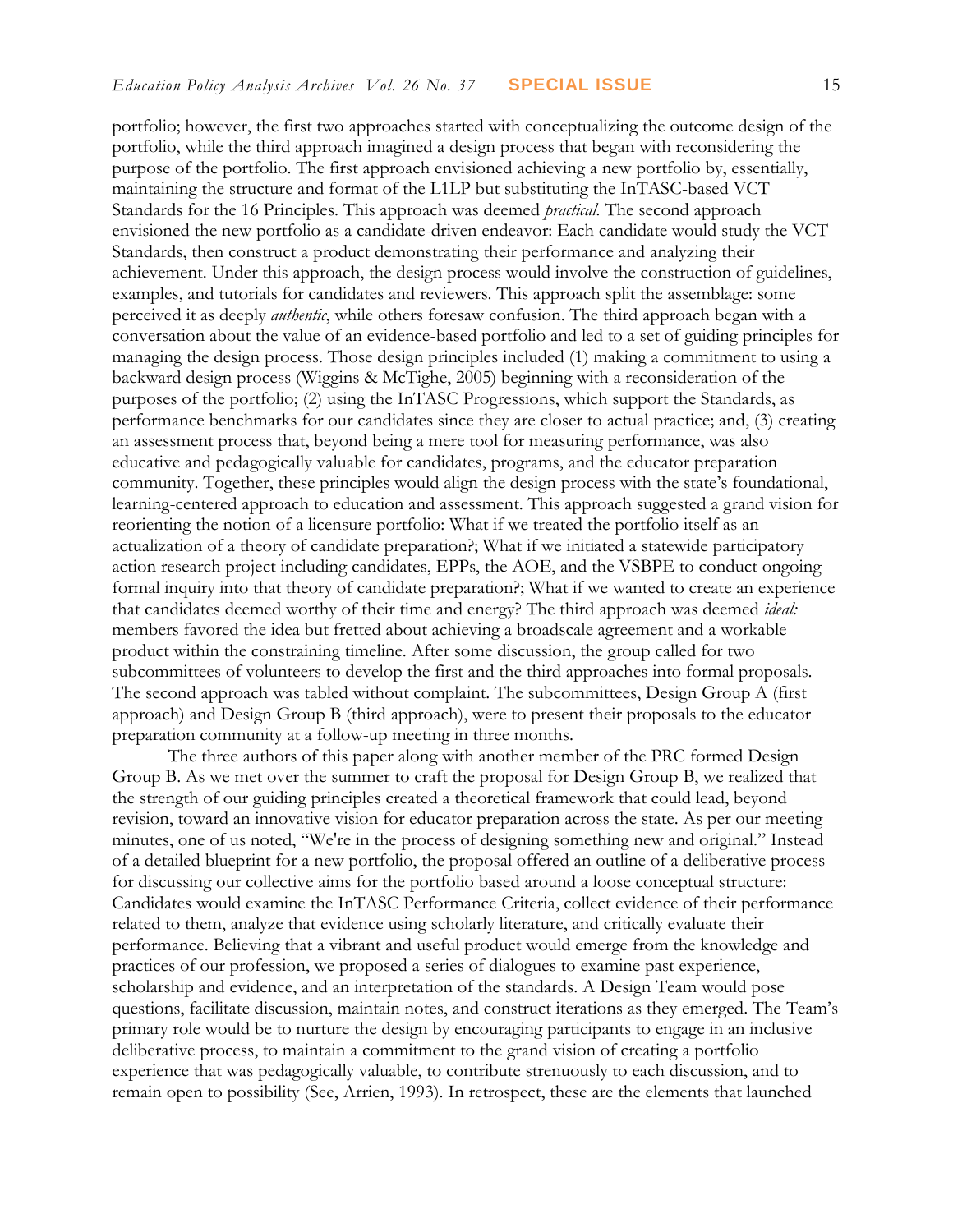our dangerous outpost (Dewey, 1922/1983, p. 334). That is, by implementing a systematic process based on a shared goal we were invoking the dangerous possibility that teacher educators would become fully engaged *democratic professionals* (Dzur, 2008) who regularly seek agency within the contested terrain of educational policymaking. Similarly, by emboldening preservice teachers to conduct critical and grounded self-evaluation, we were creating an outpost from the contemporary trend to mechanize the assessment of licensure candidates. While our proposal included specifications drawn from the literature on assessment and the use of research methods to establish validity for the new portfolio, a discussion of those details and how they affected the final product is the subject of a different article. Our purpose here is to examine how the narrative about the portfolio emanated from the design process.

During the follow-up meeting in September, Meeting #2, the process proposed by Design Group B was accepted by the educator preparation community, again by a show of hands of all those present. At that point, three members of Design Group B, the three authors of this article, became the Design Team of the PRC (scheduling conflicts prevented the fourth member of Design Group B from joining the Design Team). Meeting #3 occurred one week after Meeting #2. That meeting included a careful review of the VSBPE charge, a review of the accepted proposal, and a launch into the deliberative work of fashioning a consensus. These three meetings denote the first period of the design phase, and Chapter One of the plot, with Meeting #3 also serving as a transition into the second period.

Whereas the paragraphs above describe the key episodes of Chapter One, in accordance with the NPF we now turn to an evaluation of the beliefs and strategies that emerged from the action of this chapter. As noted, Chapter One reveals that instead of formal coalitions competing for their preferred outcomes, the two subcommittees played characteristic roles evoking a fundamental tendency that is typical of what Tuckman (1965/2001) and Tuckman and Jensen (1977) refer to as the *forming stage* of a collective problem-solving task. As such, Chapter One contributed a key narrative theme to the plot line: the narrative tension between the ideal and the practical (see Table 2). Practically, with only a year to design a new portfolio, it would seem most prudent to maintain the procedures of the L1LP and swap the standards. But, ideally, the community was presented with an opportunity to unite behind the creation of an innovative process that could serve our candidates and community better. The tension identified by this narrative theme re-emerged regularly during the design phase. In most instances, the allure of innovation inspired the members of the PRC to continue striving for higher aims, even when modified by the draw of practicality. As such, this theme helped to establish the case's plot line as a quest narrative. Subsequent chapters reveal themes that contributed to our understanding of the attributes of that quest.

**Chapter Two: Opportunity versus Imposition.** Spanning Meeting #3 through Meeting #8, the second period of the design phase produced initial versions of the new portfolio as members pondered possibilities and began constructing and revising ideas. This phase was marked by a recurring set of challenges, each imbued with its own tension. The challenges appeared as dialogic episodes within the maturing plot, which we refer to here as *challenge dialogues*. They were not strictly incited by particular characters or organized coalitions. Instead, they were manifestations of deeper sentiments inherent within the change process itself, which is indicative of the *storming stage* of a group's developmental process (Tuckman, 1965/2001; Tuckman & Jensen, 1977). Four examples of these challenge dialogues are presented in the subsections below, followed by our evaluation of the dominant strategies and beliefs, and our analysis of the chapter's theme.

**Engagement challenge***.* During Meeting #4, representatives from one EPP claimed that a state-based portfolio would under-serve their out-of-state students who would have difficulty transferring their VT licensure to states requiring one of the generic products. Similarly, another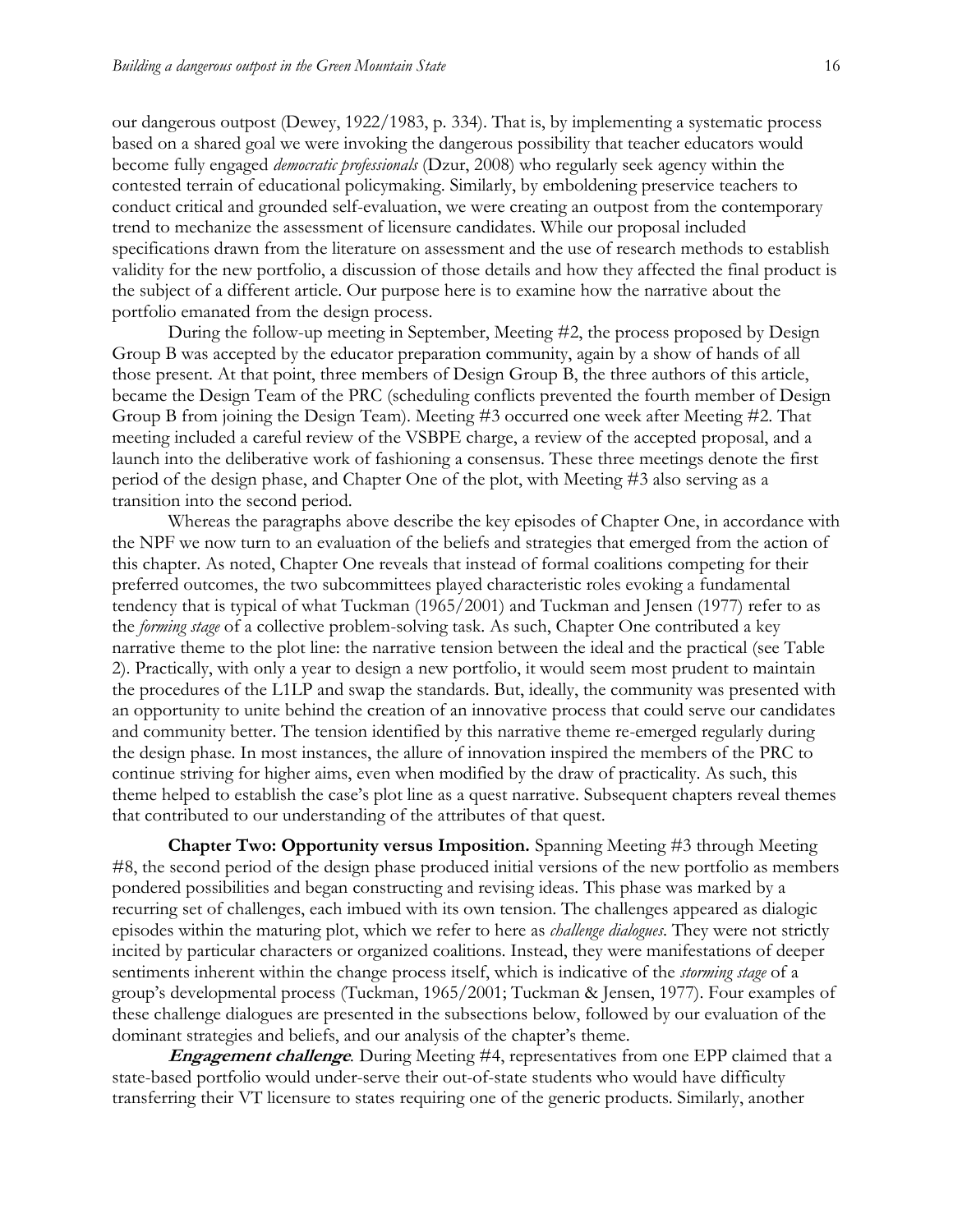EPP initiated a dialogue during Meeting # 5 claiming that whatever the PRC developed would not serve their candidates' specific, specialized endorsement area. They noted, "the [current] educator portfolio does not address the nuances and job descriptions of the majority of [our candidates]." Instead of fully accepting the responsibility inherent in the deliberative design process to imagine the possibilities of a new portfolio that would serve a full array of candidates, these two dialogues highlighted the sort of insider and outsider divide that Merton (1972) described as inhibitive of social cohesion, for which the solution is greater engagement.

**Efficiency challenge.** Even as the work on the project indicated that the base version of the new portfolio would entail a significantly reduced workload in comparison to the L1LP, and even when data were presented to support this claim, and even as examples were produced to demonstrate the feasibility of the new version, almost every meeting during this period included discussions about the burden of the emerging product. For example, one participant in the PRC sent an email to the EPP community midway through the design phase that raised the question directly: "Is this a manageable portfolio for the candidates in your program?" Another example of a dialogue related to this challenge area pertained to the calibration system for assuring validity and reliability of the portfolio. Since the L1LP did not include a formal, statewide calibration system, many participants in the PRC were understandably anxious to determine an efficient calibration system for the new portfolio; that is, one that would be both workable and useful for all stakeholders. Beginning with Meeting #3, this challenge dialogue permeated the design phase. A turning point for this dialogue occurred during Meeting #6 when two groups of PRC participants initiated an offagenda discussion about their ideas for a calibration system, though the portfolio had not yet been finalized. One proposal was a preliminary outline from a subcommittee of the PRC that had been formed to investigate research on portfolio calibration. The other came from members of the AOE who, wearing their regulatory caps, had created a scheme drawn from models of other candidate portfolio systems. Both proposals were coherent but limited the potential for the portfolio to act as a pedagogical tool for candidates and programs, and both required additional, unfunded resources. They each required the establishment of an external review board with authority for vetting and scoring candidates' portfolios, one composed of members of the EPPs, the other of members of the AOE. As such, they demonstrated, at best, *assessment of learning* instead of *assessment for learning* (Black, Harrison, Lee, Marshall, & Wiliam, 2004), and so were not aligned with the design principles established by the Design Group B and approved by the PRC. A tense discussion ensued until a third proposal was placed before the committee. That proposal, initiated by the Design Team, offered an innovative yet more conducive vision: a system for establishing the collaborative review of portfolios through a post hoc calibration system that would provide formal feedback for each program, and across all programs, yet maintain management and review of individual candidates' portfolios within their home EPP. As noted during the meeting, this proposal "follows the design of the instructional priorities of the portfolio." The participants favored the third proposal, thereby resolving this challenge dialogue.

**Commitment challenge.** After the tense dialogue of Meeting #6 was resolved, it appeared that a final version was emerging and gaining broad acceptance within the PRC. Nevertheless, during that meeting, some members noted that the charge from the VSBPE required a complete initial draft of the proposed portfolio to be presented at their meeting in April. Feeling pressure to demonstrate widespread approval of a final product in advance of the April deadline, the PRC issued a call for comments on the latest version of the portfolio, which was Version 5. While, typically, representatives from the sixteen educator preparation programs attended the PRC meetings and formed a core group for vetting and shifting the versions, this call was broadcast by email to the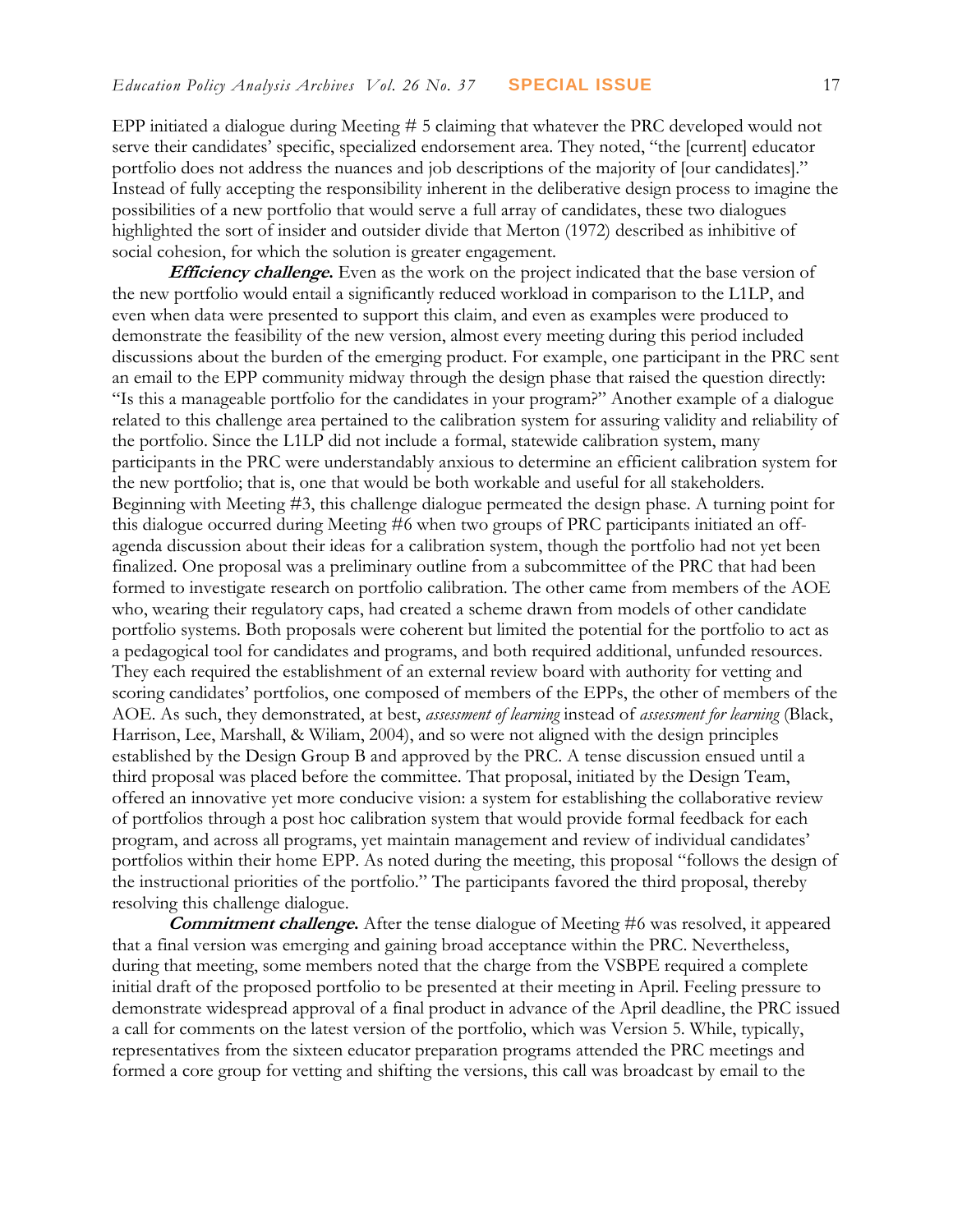entire educator preparation community. As it happened, the tone of the call was pointed and urgent, conveying, perhaps, even a sense of impending dread of the approaching deadline.

The call generated a mass of replies. The compilation included positive comments and clear suggestions, mostly editorial. However, the call also produced a large number of comments that were far afield, including notable misunderstandings about the process, and many unpolished, pointed criticisms. Collating and crafting replies to the comments--the informed, the wayward, and the unseemly--consumed considerable time. The Design Team addressed this challenge dialogue by treating each comment with an assumption of positive intent, which helped to strengthen our resolve. Eventually, we came to see that this episode represented a crux point in the design phase. At just the point where consensus began to emerge within the Committee, the social process evoked a striking challenge from the broader community, many of whom were not regular attendees of the PRC. Interestingly, the challenge was sparked by the tone of the PRC's call as a sort of self-revealing queasiness about crossing from the comfort of critical detachment to the conviction of true commitment.

The challenge was evident during Meeting #7 when the PRC addressed the broad themes of the commentary through a series of questions such as the following: "Are there too many pieces of evidence?" "Is the portfolio the penultimate demonstration of competence?" and, "Can students concentrate on all elements of their professional preparation while they are working on the portfolio?" While seemingly reasonable questions, taken together they demonstrate a tone that challenges the progress made to this point. As members of the Design Team, we recognized that the strongest tool for moving through such a crux point is flexibility. Instead of arguing for or against any specific criteria, we simply joined the conversation, recorded notes, and collected ideas for compiling another version of the final product, which we presented during Meeting #8—addressed in Chapter Three.

**Philosophic challenge.** The philosophic challenge was demonstrated by dialogues that contested the core premises of the emerging versions of the portfolio, directly or indirectly. For example, during Meeting #3, some members insisted that the VSBPE's charge required that all candidates' portfolios be identical across all programs in format and structure so as to eliminate bias and allow for easy scoring. However, a close reading of the charge revealed that it did not include such requirements. Instead, it simply provided a set of questions for the PRC to consider, including "What will be the initial and ongoing system for calibrating the portfolio reviewers?" As the membership examined the charge carefully, this challenge dialogue subsided.

Other philosophic challenge dialogues were more fundamental or theoretical. One contended that the portfolio should permit creative formats, including spoken word or visual arrangements absent textual material. Another maintained that all programs should adopt a common electronic platform to ease cross-state scoring and comparisons. A third, which occupied much of Meeting #7, powerfully questioned the legitimacy of portfolios as a viable assessment tool for candidate preparation, insisting that teaching is too human-oriented and context-bound to be measured through any device other than live interaction. Each of these challenges was addressed and resolved through deliberations within the meetings.

The four challenges were typical of this period. In analyzing the beliefs and strategies inherent across these challenge dialogues, it is helpful to reiterate that participation in the PRC was open during the entire design phase. As such, attendance from meeting to meeting was variable. Consequently, any particular point of deliberation or contention could be raised on numerous occasions as new attendees arrived at a meeting. Though under these norms, all voices could be heard, nonparticipation reduced opportunities for input. In order to address this concern, the PRC produced detailed minutes of every meeting that, along with every iteration and question about the portfolio, were distributed to an email list containing over 150 addresses encompassing stakeholder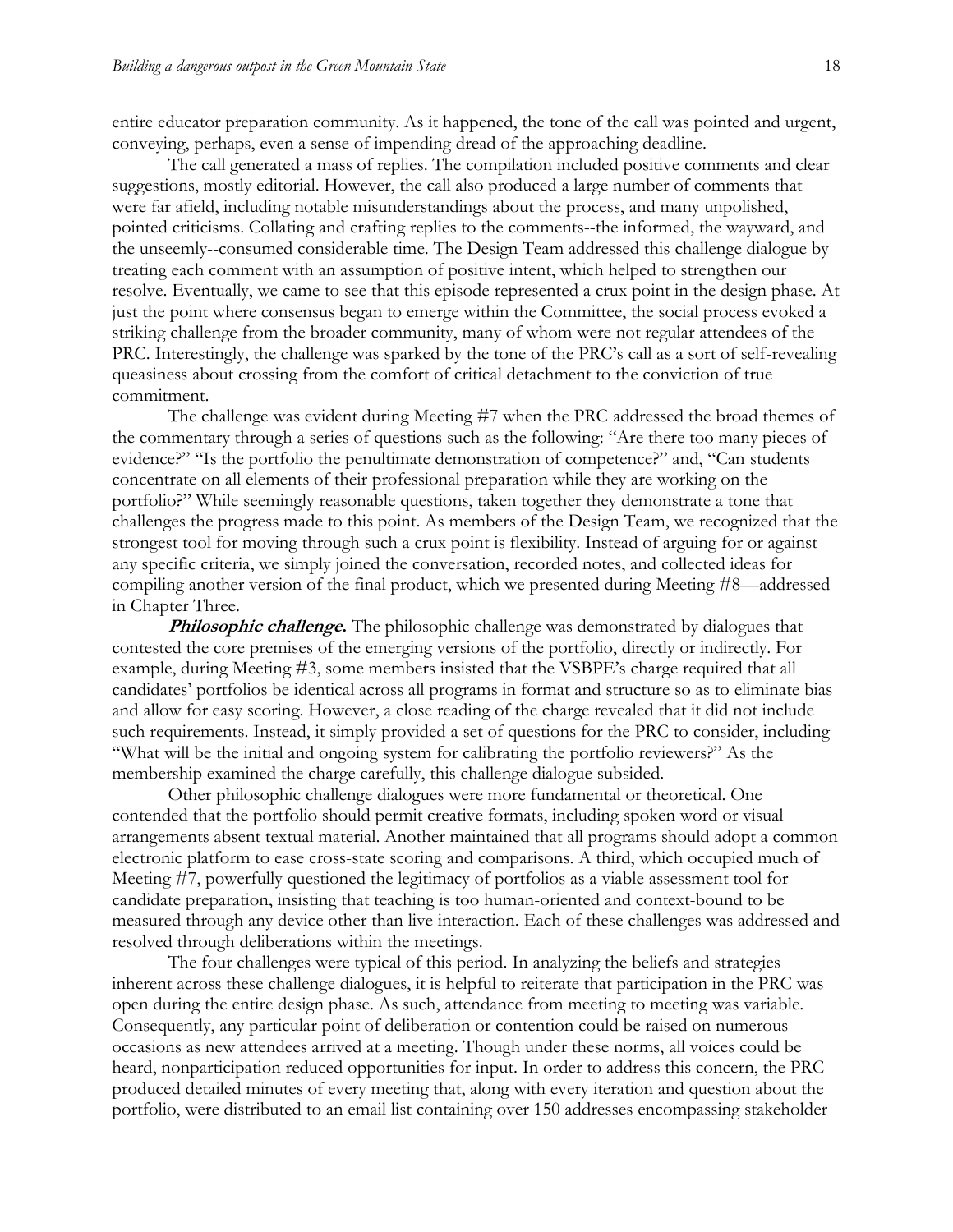groups. As well, the membership of the Design Team was open but remained constant throughout this period, which provided consistent direction for the process. The Team presented updates, gathered reactions, questions, and concerns, facilitated the challenge dialogues, and reworked the portfolio through six major versions. At least one of us attended each statewide meeting, bi-monthly Team meetings, and regular status update meetings with the VSBPE. The Design Team, in essence, became a central protagonist in the plot. As a result, we regularly found ourselves in a position of addressing the challenge dialogues as they emerged. Most were resolved as the Design Team regularly reminded members that they were invited to draft suggested adjustments to the text and requirements of the portfolio to suit their program's needs, and to air them for public review. Our strategy demonstrated a belief in an inclusive approach to consequential decision-making and probably helped to create confidence in the process.

Challenge dialogues persisted throughout this period and might still lay dormant. Altogether, these dialogues served as vehicles for a fundamental question underlying the developing narrative about the purpose and value of the new portfolio: Would the portfolio be an imposition or an opportunity? We came to recognize through this case analysis that our actions on the Design Team promoted commitment to the design process itself, remaining open to the outcomes that would emerge, thereby advancing the theme of opportunity*.*

**Chapter Three: Collaboration versus Cooperation.** In the third period of the design phase, group interpersonal relations began to coalesce and operations became more fluid as roles, expectations, and parameters gained clarity, as one would expect in a *norming stage* of a group's development (Tuckman 1965/2001; Tuckman & Jensen, 1977). While coding the data on the timeline, we each quickly identified the same benchmark point in the case that exhibited such qualities. As noted above, after Meeting #6, a series of challenge dialogues occurred through email and again within Meeting #7. Resolving these dialogues included considerable communication and led to Version 6 of the portfolio. We were not certain of the prospect for Meeting #8 when the Design Team was to present Version 6 to the PRC. As it turned-out, three potential challenge dialogues erupted during the meeting: one about scoring, one about composition requirements for candidates' writing, and one about the layout of the rubric. Each of these challenges was resolved almost immediately as members of the PRC other than the Design Team took the lead in weighing them in consideration of the overall aims of the portfolio.

The coalescing process was further advanced when the PRC made a formal presentation of the plan for the new portfolio to a subcommittee of the VSBPE in April 2015. The PRC received positive feedback following the meeting, as demonstrated in this note from the VSBPE:

The presentation met the charge by the VSBPE very well; the presentation was efficient and effective; it was an excellent overview of the hard work; great turnout by the colleges/universities to support the work; beyond expectations for presentation (concise, well represented, thorough, explanatory in quite a short presentation); the hard work of this committee is clear; this has clearly been a collaborative process – the programs have really worked well together and see it as enhancing their own professional development; (EPIC) proposal makes it clear how reliability, validity, and bias will be addressed. [The chair] finished by telling the group the work was inspiring. (personal communication, 4/13/15)

Finally, Meeting #9 marked the conclusion of Chapter Three, during which members of the PRC other than the Design Team led break-out discussion sessions about the final version and began planning for implementation.

Noting the distribution of leadership roles for problem-solving and presentations demonstrated by members of the PRC, the beliefs and strategies evaluation indicates a theme of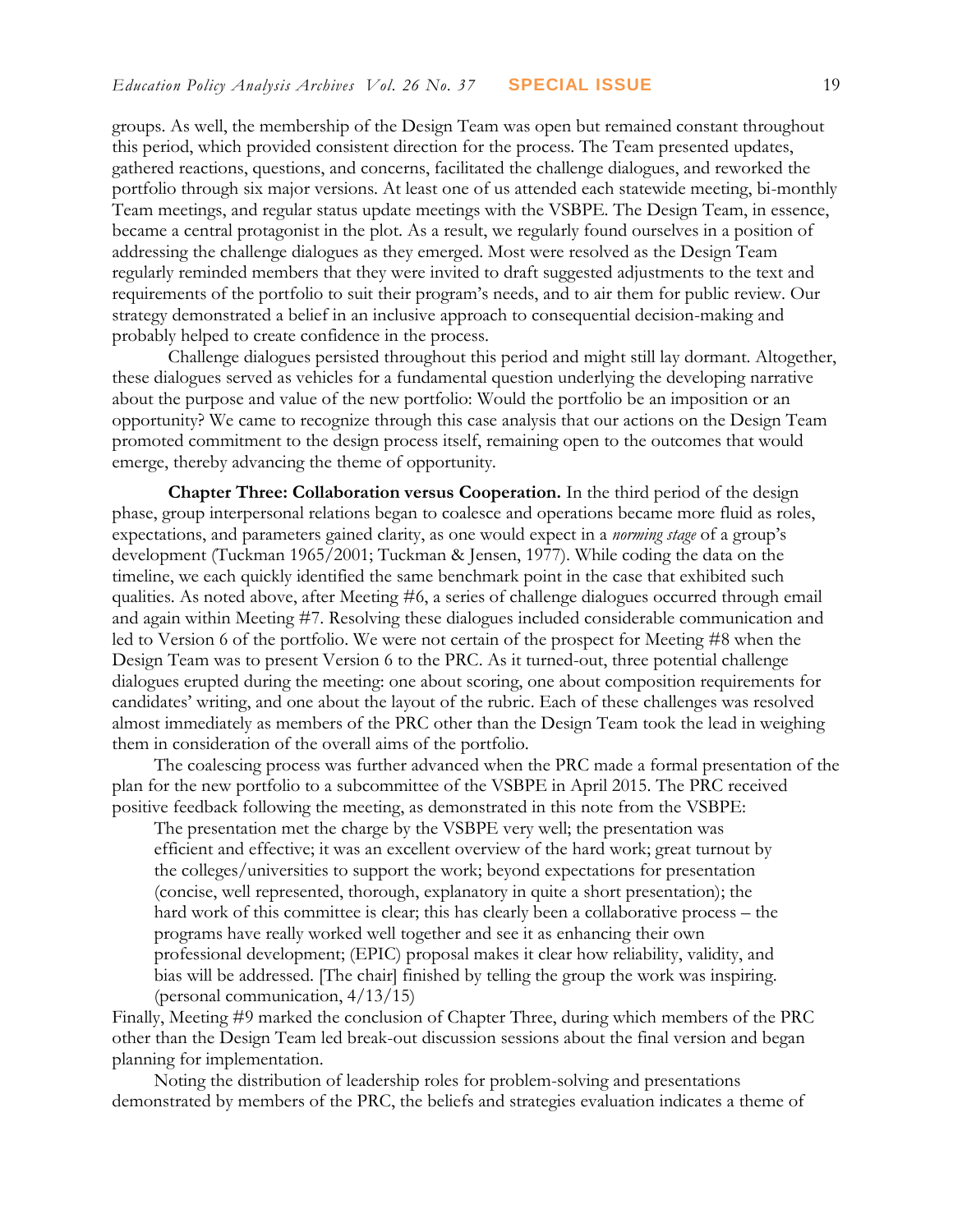collaboration, stretching beyond mere cooperation. Hoyt (1978) (in Hord, 1986) provides the following reference to distinguish the two:

Collaboration is a term that implies the parties involved share responsibility and authority for basic policy decision making. … Cooperation, on the other hand, is a term that assumes two or more parties, each with separate and autonomous programs, agree to work together in making all such programs more successful. (p. 22)

Through the challenge dialogues recalled here, Chapter Three served as a major transition point in the case, creating a means for achieving the Committee's desired end.

**Chapter Four: Community versus Committee.** The fourth period of the design phase was marked by the climax of the case. Early in May 2015, the PRC made a formal presentation of the proposed, final version to the full VSBPE. The PRC orchestrated this presentation, intentionally including equal roles for many members. Each member presented a different element of the proposal, demonstrating broad understanding and acceptance. In late May, the PRC held Meeting #10 during which we constructed a comprehensive digital handbook for the new portfolio, now titled the Vermont Licensure Portfolio (VLP), each member volunteering to write specific portions of the handbook. In their June 2015 meeting, the VSBPE planned to conduct a formal vote on the proposal: A remarkable episode occurred during this meeting. Since the PRC was not scheduled to provide a presentation, only three members of the PRC attended, only one from the Design Team. Due to the unexpected cancellation of other agenda items, suddenly there was additional time in the meeting schedule. Apparently feeling magnanimous, the Board chair invited the three members of the PRC to extemporaneously provide a presentation on the VLP before the vote. Instantly, and without consultation among themselves, the three individuals launched into a comprehensive overview of the VLP and the calibration system with details, examples, and digital slides prepared and shared throughout the design phase. The demonstration of shared understanding was convincing. After the presentation, the VSBPE voted unanimously to approve the VLP and the accompanying calibration system.

Taken together, these episodes exhibit the qualities of the *performing stage* of group development (Tuckman 1965/2001; Tuckman & Jensen, 1977). Analyzing the beliefs and strategies of this period of the design phase reveals achievement of a longstanding aim of the Design Team and exhibits the theme of Chapter Four: The PRC had begun operating more so as a community of scholar-practitioners, instead of merely members of an ad hoc committee.

**Chapter Five: Transformation versus Transition.** The final period of the design phase marked the conclusion of the PRC and the resettlement of the energies required to complete the quest as members moved on to other duties. Tuckman (1965/2001) and Tuckman and Jensen (1977) label this stage of the group process *adjournment*.

At Meeting #11, in September 2015, the PRC made a formal presentation of the VLP to a large gathering of stakeholder groups, including all EPPs, and conducted breakout workshops for preparing program-specific implementation plans. The meeting was opened by a senior member of the AOE who had been present at Meeting #1. She praised the work of the group and, acknowledging that she was new to Vermont and new to her position at the time of Meeting #1, admitted that she was confident at that time that the group had exceedingly underestimated the difficulty of designing and developing a new assessment system that would obtain statewide acceptance within a year. Now, seeing the accomplishment, the tone of respect and camaraderie among the PRC, and the rigorous aims of the product, she admitted astonishment.

Meeting #11 was also the beginning of a pilot year during which a few EPPs volunteered to implement the VLP while collecting data on the experience. For many members of the PRC, pleased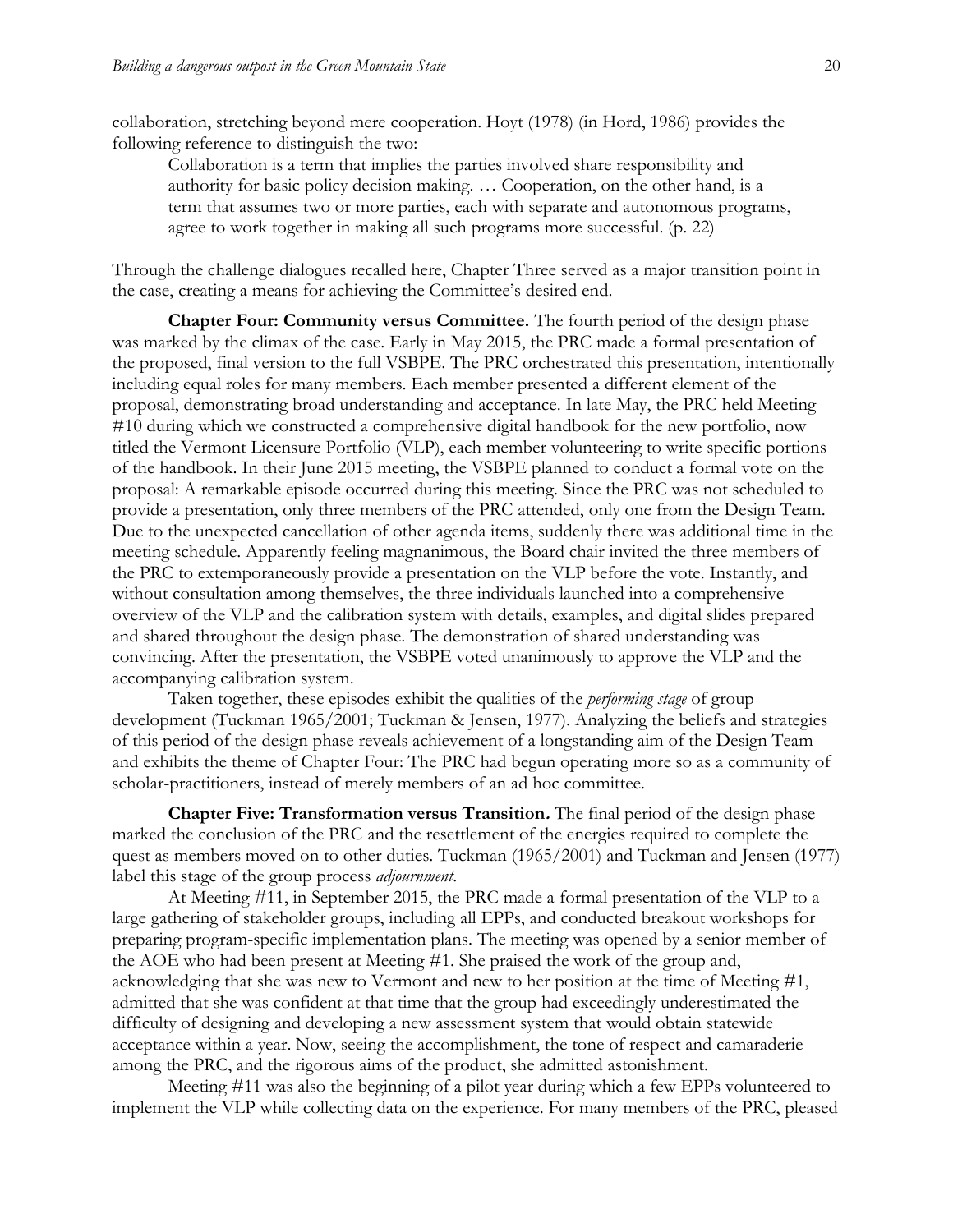with their accomplishment and happy to be relieved of the extra volunteer hours, this point signaled celebration and transition. For them, the next step was to implement the new portfolio. However, several members of the PRC, including the members of the Design Team, formed a new group to usher the VLP through the pilot year and to inaugurate the calibration system through a statewide partnership between the EPPs and the AOE. This venture was an original enterprise for the state's educator preparation community since the L1LP was managed separately by each EPP in association with the AOE as a regulatory force. The new group, the Educator Preparation Inquiry Collaborative (EPIC), met in October 2015 to organize itself as an independent scholarly association with the mission to conduct formal inquiry of the educator preparation process, beginning with the VLP. The formation of EPIC, for the purposes of our beliefs and strategies analysis, established the theme of Chapter Five as transformation versus transition. Instead of launching the VLP as a static, standalone assessment product, the ongoing support, inquiry, and critique supplied by EPIC represents a continuation, yet transformation, of the collective endeavor to achieve the higher aims of the educator preparation community. This transformation exemplifies the *freezing stage* of Lewin's (1947) stages of group development, which is marked by the establishment of conditions that secure "permanency of the new level" (p. 34) of group performance.

#### **Solution**

According to the NPF (Shanahan, Jones, & McBeth, 2011), analyzing a policy narrative includes examining the solutions proposed by advocacy groups to the policy problem, which set the tone and direction for the plot. As noted previously, instead of formal coalitions in competition for a preferred outcome, our case revealed a slow coalescence of a disparate group self-organizing to achieve a common aim. As such, seeing the driving solution requires greater discernment. On the surface, the target solution, in this case, was a workable recommendation for a viable replacement for the L1LP. However, the analysis revealed two deeper constructs that, at various points for different actors, served as the actual solution motivators driving the development of the narrative about the PRC and the direction of the VLP. One of these motivations could be termed the *anything but* solution. Members of the PRC were aware of the value and limitations of the generic assessment models, primarily through a pilot conducted by two EPPs. Nevertheless, the driving force supporting any consideration of the option to adopt one of those models was a sense of inevitability. This sense of inevitability has been recognized in the field: "In other words, the rhetoric behind the edTPA could be interpreted as: everybody is doing it, shouldn't you join in, too?" (Reagan, Schram, McCurdy, Chang, & Evans, 2016, p. 15). Conversations within the PRC confirmed recognition that employing either generic model would be antithetical to the foundational beliefs and norms about teaching, learning, assessment, and program improvement that permeated the history of the state, as described previously. As one member of the PRC commented after conducting a thorough review of material promoting edTPA, "Let's not get spooked into thinking a national portfolio is already widespread, much less inevitable." Hence, one potential solution motivator was to pursue anything but one of the generic models.

The second motivator could be characterized as the *grand vision* solution. Of the two initial design proposals presented during Meeting #2, the one that was approved was steeped in a powerful vision for educator preparation (i.e. What if we treated the portfolio itself as an actualization of a theory of candidate preparation?; What if we initiated a statewide participatory action research project including candidates, EPPs, the AOE, and the VSBPE to conduct ongoing formal inquiry into that theory of candidate preparation?; What if we wanted to create an experience that candidates deemed worthy of their time and energy?). The approved proposal was presented to the community under a variant of this framing, while the other was framed as straightforward and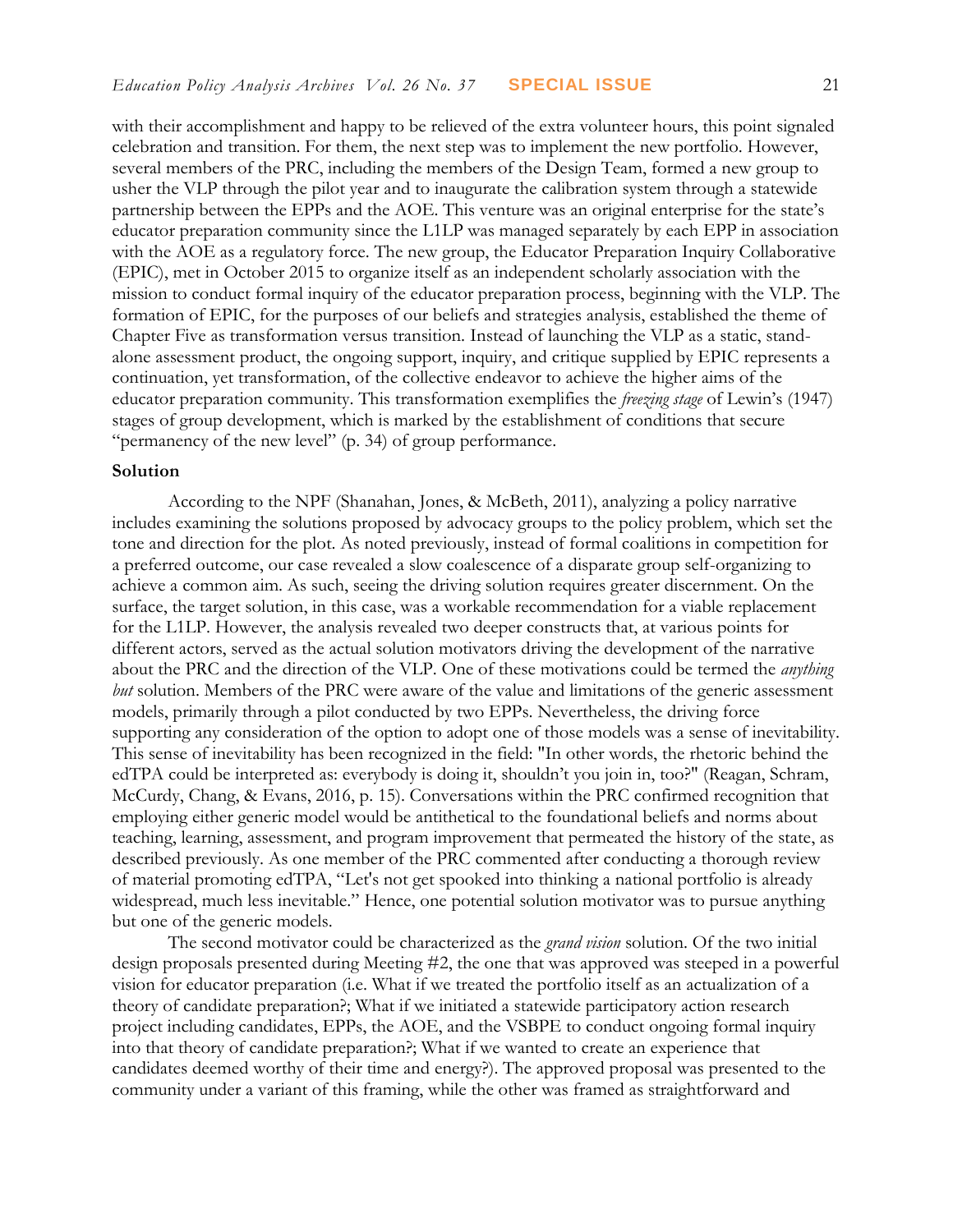stabilizing. Throughout the design phase, the *grand vision* framing became stronger and the *anything but* framing receded. When the VSBPE approved the proposal for the VLP, the Chair of the Board recognized the scope and scale of the project they had just adopted with an informal comment: "If you can pull this off, it will be a great thing for the state of Vermont." The grand vision solution was fully present when the VLP was introduced to the educator preparation community during Meeting #11 in September 2015. Indeed, the PRC encouraged participants to consider the new portfolio an opportunity to initiate a quest for a theory of educator preparation.

#### **Discussion**

In the discussion section, we address generalizability, provide an interpretation of the case, discuss theoretical contributions of the study, and address the significance for the field. We initiated this study to gain insight into the workings of a specific policymaking project, wondering what we could learn as teacher educators and participant observers from our delve into the policymaking arena. As teacher educators, policymaking seemed a distant land. Yet, as participant observers in the project described in this article, we came to see that this territory is accessible when conditions are favorable. Though the case described is context specific and does not demonstrate generalizable outcomes, the insights we gained will be of interest to teacher educators, regulators, and policymakers concerned with lasting educational change.

From a policymaking standpoint, we recognize that there are features specific to Vermont that made this policymaking project possible. These include a culture of participatory governance, a history of state-based initial licensure assessment portfolios, a Secretary of Education who comes at questions of accountability from a progressive stance, and an independent, teacher-majority policy board that includes teacher educators. Though there were conditions that allowed this work to proceed, the project progressed because a group of teacher educators volunteered to carry it through as scholar-practitioners, without compensation, funding, or formal recognition. Such conditions are not universal. In each situation, teacher educators will need to find their own way, knowing that there is a "crack in everything" (Cohen, 1992). This might mean building coalitions to advocate at the state policymaking level to find an opening for teacher educators' voices to be heard. In Vermont, maintaining and sustaining the VLP will continue through the partnership established within EPIC.

Examples of these kinds of coalitions are starting to emerge in other states. For example, in New York a collective of teacher educators from institutions across the state joined together to examine the impact of the state's adoption of edTPA (Tuck & Gorlewski, 2016). The collective's goal was "to foster new critical dispositions as a means of interrupting/intervening in hegemonic structures" (p. 206). One outcome of the collective's work is an alternative edTPA scoring tool that "makes explicit reference to issues of race, dispossession, power, and privilege in the classroom" (p. 212). It is through such coalitions of teacher educators that a new kind of accountability is emerging, one that reflects the grassroots efforts of teacher educators to focus on what is essential in preparing future teachers. Cochran-Smith et al. (2017) call this movement democratic accountability in that teacher educators are involved as stakeholders in the process of decision making and also hold themselves accountable for preparing teachers who are focused on equity and committed to preparing students to participate in a democratic society. The case described in this article provides one example of the practice of democratic accountability. Imagine, next, a network of dangerous outposts.

Viewed as a narrative, we came to see the case as a story about what happened when a group of people who had little previous association with each other faced an event that dismantled their professional lifeworld (the VSBPE's adoption of the InTASC Standards resulting in the elimination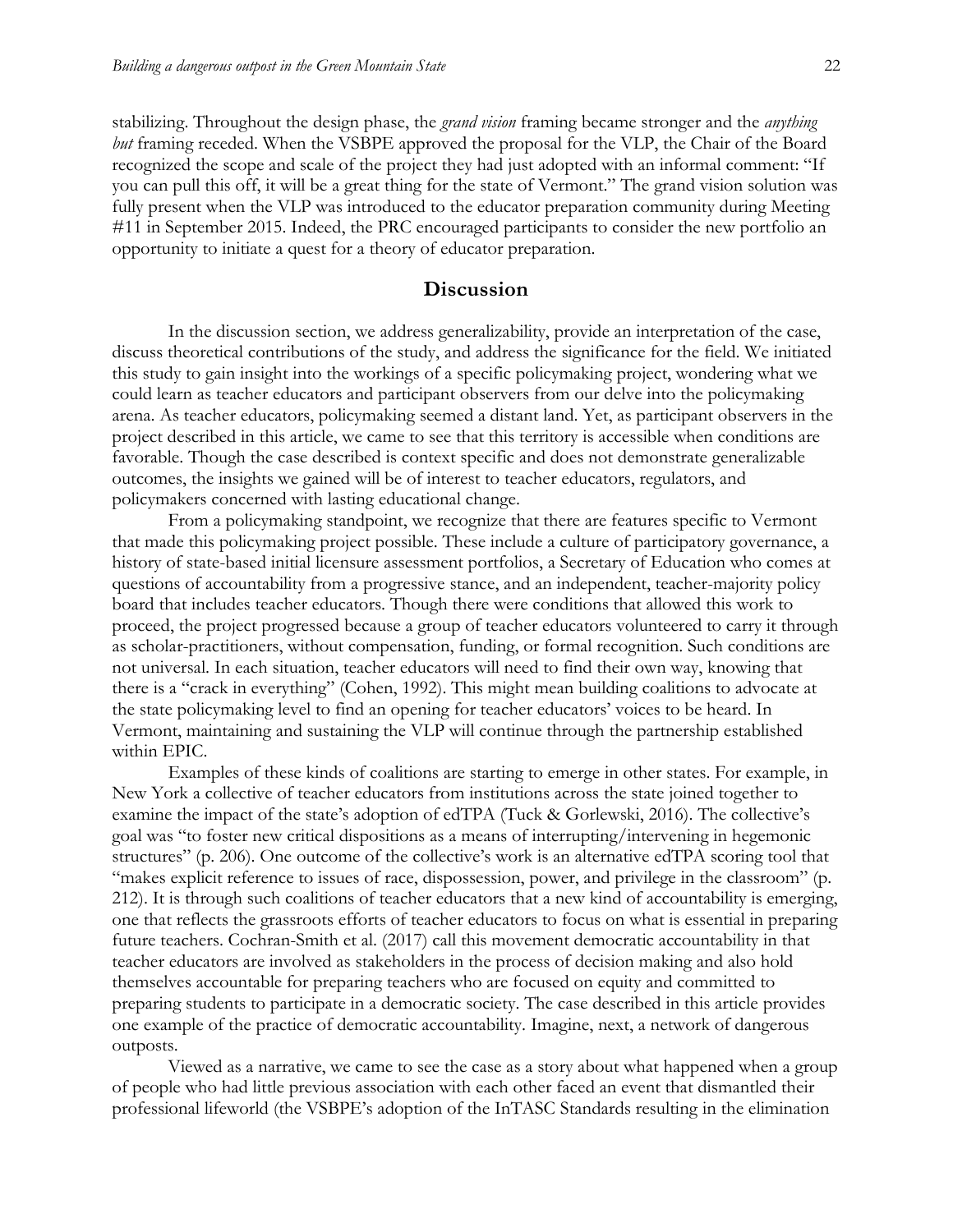of the L1LP). To re-establish order, they could choose one of three paths: move away from their historic moorings, transplanting themselves into a different belief system (adopt one of the generic, commercial models for candidate assessment); rebuild their old world with new bricks (maintain the L1LP by replacing the 16 Principles with the InTASC Standards); or, venture into the unknown in a quest for an elusive and ill-defined but auspicious aim (build a new portfolio based on a grand vision). They chose the latter. Along the way, they encountered a series of challenges that tested their mettle, stamina, and conviction.

Studying the experience as a narrative enabled us to see it broadly. For example, while at first it appeared to us, as participants in the quest, that the case was an isolated event, we came to see it within a continuous developmental stream. The choice to forgo the generic assessment products was as much about local cultural forces compelling the PRC to sustain the foundational philosophy of learner-centered education within the state as it was about avoiding the tempting embrace of a popular trend. As a customized assessment system, the VLP is the next iteration of a long quest to create more meaningful arrangements for candidate learning. Instead of capitulating to market forces, the PRC chose to continue the tradition in the state of going their own way.

Additionally, a broad view allowed us to see our collective role on the Design Team as a central protagonist in the story, though such a leadership role was neither dictated nor foretold. Along with the other members of the PRC, we did not know the end that would transpire. We did, however, recognize early in the process the potency of the convergence across the design principles proposed during Meeting #1. Dedication to those design principles, the way an entomologist would remain steadfast to the scientific method or a physician to the Hippocratic Oath, secured our trust in the educative process itself to escort the journey.

Another benefit of a broad perspective is that we came to see the experience as contributing to a macro-level reframing of the current era of educational reform. As noted previously, teacher educators have dedicated considerable scholarly effort toward improvement of the field. As well as being a demonstration of the benefit of the scholarship of application (Boyer, 1990), these studies embolden a strength-based narrative as a counter to this era's deficit-oriented narrative of mechanical accountability that dominates discussions about education at all levels. As indicated by the NPF, a policy narrative needs a proposed solution as well as a setting, plot, and characters. Our case contributes to the literature on teacher educator-led inquiry into the profession by demonstrating, in particular, how a grand vision in conjunction with principles of learner-centered reform served as a proposed solution that helped us pilot a policymaking narrative toward improvement of the profession instead of for mere measures of accountability.

Examining this case through the lenses of lifestory analysis (McAdams, 1993), Lewin's (1947) theory of institutional change, and Tuckman's (1965/2001) and Tuckman and Jensen's (1977) theory of group dynamics enabled us to discern the narrative dynamics of meso-level policymaking. For our case, these methods were helpful as viewfinders. As such, this case and these grounding theories, contribute broadly to the field of narrative policy studies. McBeth, Jones, and Shanahan (2014) asked for contributions in the spirit of the emergent nature of NPF noting: "We have a lot of work to do, and we enlist your help. We hope policy process scholars will assist in fanning out to test NPF hypotheses in different policy contexts" (p. 256). A substantive contribution of this case to the field of NPF is that we did not find the competing coalitions hypothesized by McBeth, Jones, and Shanahan (2014). Instead, we found a single fellowship formed through a quest to achieve a seemingly unattainable common goal, along the way battling competing internal group dynamics about the meaning of the enterprise.

In the end, the narrative significance of this case study for the field of educator preparation policymaking is hope. Snyder's (2000) *Theory of Hope* provides a useful heuristic to further examine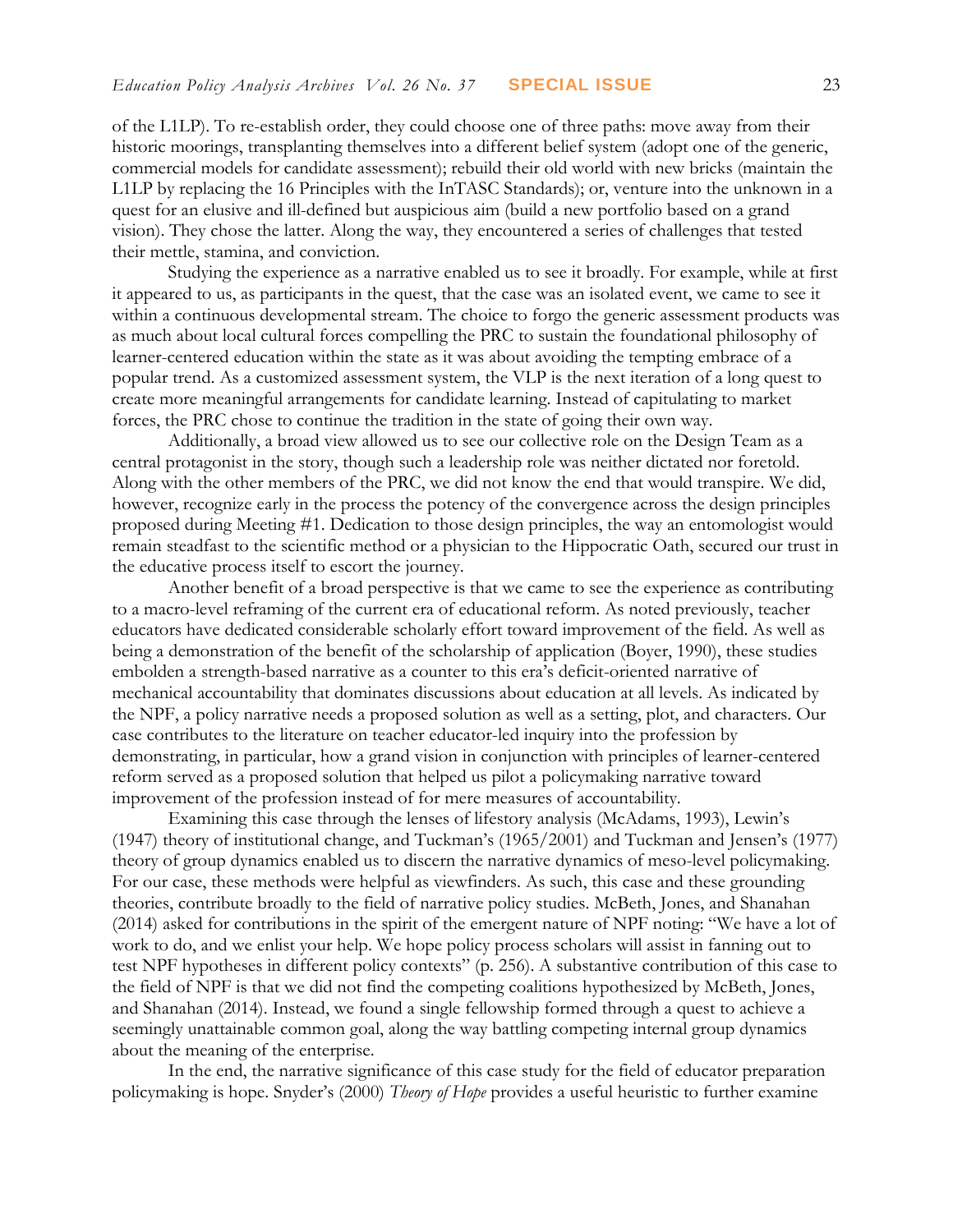this notion. In the vein of positive psychology, Snyder posits that hope, as a driving emotion, is the result of action. It requires, first, centering on a goal with high outcome value. Then, hope requires a coherent system: agency, a perception that you can begin and can persevere; a pathway, awareness of a feasible route to reaching the goal; and, feedback, outside recognition of movement toward the goal, despite barriers, that outweighs negative messages. We believe that it was the process of hope that guided this policymaking project toward success.

Upon the admirable confidence of the VSBPE, which handed an open charge in a risky climate, to a loose assemblage of enthusiastic professionals, who were nevertheless amateurs in the policymaking arena, the PRC surged forward in pursuit of an important, common goal. The openness of the charge and the comprehensive structure of the PRC supported agency. By working in partnership, teacher educators, regulators, and policymakers created a pathway for inclusive policymaking that allowed for multiple voices to be heard through a chaotic but genuine feedback process, which is an aspirational aim of the field (see Tatto et al., 2016).

Hope emerges from conditions, actions, and accomplishments to spur perseverance. This is the foundation upon which a dangerous outpost is built in service of humane experiences for the reenchantment of citizenship. The danger in our outpost is the collective confidence to establish a humanistic forum for meaningfulness in times that value mechanization. Berman's (1981) comments on the outcomes of a mechanistic worldview were prescient: "The logical end point of this world view is a feeling of total reification: everything is an object, alien, not me; and I am ultimately an object too, an alienated 'thing' in a world of other, equally meaningless things" (p. 17). Consider instead, in our case, the volunteer time from professionals across sixteen educator preparation programs and a state agency. Consider the voices, the versions and iterations, the craggy, crowded unheated or overheated meeting spaces when the technology crumbled, again. Consider the candidates, the students they will teach, and the parents and caregivers they will consult. The outcome of this project—the VSBPE's unanimous approval of the VLP—depended upon civic care and a shared goal. As the case demonstrates, though the terrain remains contested, efforts in the continuing construction of a dangerous outpost for the Green Mountain State will be sustainable by and through a narrative of hope.

#### **References**

- Arrien, A. (1993). *The fourfold way: Walking the paths of the warrior, teacher, healer, and visionary*. New York: HarperCollins.
- Au, W. (2013). What's a nice test like you doing in a place like this? The edTPA and corporate education "reform". *Rethinking Schools*, *27*(4), 22-27.
- Berman, M. (1981). *The re-enchantment of the world*. Ithaca, NY: Cornell University Press.
- Black, P., Harrison, C., Lee, C., Marshall, B., & Wiliam, D. (2004). Working inside the black box: Assessment for learning in the classroom. *Phi Delta Kappan*, *86*(1), 8-21. https://doi.org/10.1177/003172170408600105
- Boyer, E. (1990). *Scholarship reconsidered: Priorities of the professoriate.* The Carnegie Foundation for the Advancement of Teaching. Princeton: NJ.
- Campbell, S. S., & Dunleavy, T. K. (2016). Connecting university course work and practitioner knowledge through mediated field experiences. *Teacher Education Quarterly*, *43*(3), 49-70.
- Cochran-Smith, M., Baker, M., Burton, S., Chang, W. C., Carney, M. C., Fernández, M. B., . . . Sánchez, J. G. (2017). The accountability era in US teacher education: Looking back, looking forward. *European Journal of Teacher Education*, *40*(5), 572-588.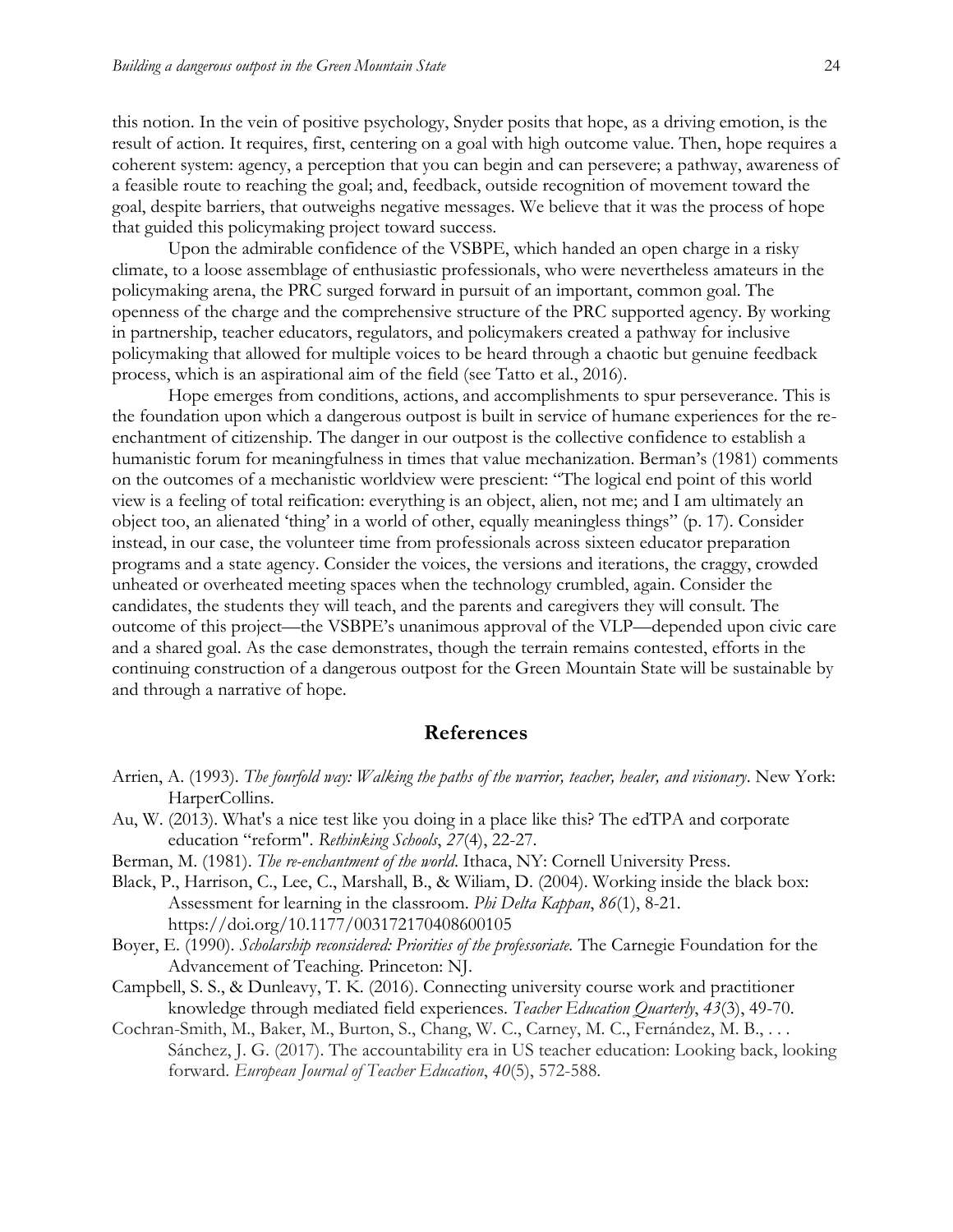- Cochran-Smith, M., Stern, R., Sánchez, J. G., Miller, A., Keefe, E. S., Fernández, M. B., . . . Baker, M. (2016). *Holding teacher preparation accountable: A review of claims and evidence*. Boulder, CO: National Education Policy Center. Retrieved [Oct. 1, 2016] from http://nepc.colorado.edu/publication/teacher-prep
- Cohen, L. (1992). Anthem. On *The future*. NY: Columbia Records.
- Connelly, F. M., & Clandinin, D. J. (2006). Narrative inquiry. In J. L. Green, G. Camilli, & P. B. Elmore (Eds.), *Handbook of complementary methods in education research*, 3rd edition, (477-488). Mahwah, NJ: Lawrence Erlbaum Associates.
- Costantino, T. E. (2008). Dialogue. In L. Given (Ed.) *The Sage encyclopedia of qualitative research methods,*  (Vol. 2, pp. 212-213). Thousand Oaks, CA: Sage Publications.
- Council of Chief State School Officers. (2013, April). Interstate Teacher Assessment and Support Consortium, InTASC Model Core Teaching Standards and Learning Progressions for Teachers 1.0: A Resource for Ongoing Teacher Development. Washington, DC: Author.
- Creswell, J. W., & Miller, D. L. (2000). Determining validity in qualitative inquiry. *Theory into Practice, 39*(3), 124-130. https://doi.org/10.1207/s15430421tip3903\_2
- DeLuca, C., Chavez, T., Bellara, A., & Cao, C. (2013). Pedagogies for preservice assessment education: Supporting teacher candidates' assessment literacy development. *The Teacher Educator, 48*(2), 128-142. https://doi.org/10.1080/08878730.2012.760024
- Dewey, J. (1983). Education as politics. In J. A. Boydston (Ed.), *Volume 13 of The Middle Works of John Dewey, 1899-1924*, (pp. 329-334). Carbondale, IL: Southern Illinois University Press. (Original work published in 1922.)
- Dewitt, (1991, April 24). Vermont gauges learning by what's in portfolio. *New York Times*. Retrieved from http://www.nytimes.com/1991/04/24/education/vermont-gauges-learning-by-whats-in-portfolio.html
- Dollase, R. H. (1996). The Vermont experiment in state-mandated portfolio program approval. *Journal of Teacher Education*, *47*(2), 85-98. https://doi.org/10.1177/0022487196047002002
- Dover, A. G., & Schultz, B. D. (2016). Troubling the edTPA: Illusions of objectivity and rigor. *The Educational Forum, 80*(1), 95-106. https://doi.org/10.1080/00131725.2015.1102368
- Dzur, A. W. (2008). *Democratic professionalism: Citizen participation and the reconstruction of professional ethics, identity, and practice*. University Park, PA: The Pennsylvania State University Press.
- Ericson, (2007). Five tenets of Yankee thriftiness. *UTNE Reader*. Retrieved from http://www.utne.com/environment/five-tenets-of-yankee-thriftiness
- Ertas, N. (2015). Policy Narratives and public opinion concerning charter schools. *Politics & Policy*, *43*(3), 426-451. https://doi.org/10.1111/polp.12120
- Ginsberg, R., & Kingston, N. (2014). Caught in a vise: The challenges facing teacher preparation in an era of accountability. *Teachers College Record*, *116*(1), 1-48.
- Glasser, B. G., & Strauss, A. L. (1967). *The discovery of grounded theory: Strategies for qualitative research*. Chicago: Aldine.
- Hord, S. M. (1986). A synthesis of research on organizational collaboration. *Educational Leadership*, *43*(5), 22-26.
- Jones, M. D., & McBeth, M. K. (2010). A narrative policy framework: Clear enough to be wrong? *The Policy Studies Journal, 38*(2), 329-352. https://doi.org/10.1111/j.1541-0072.2010.00364.x
- Lewin, K. (1947). Frontiers in group dynamics: Concepts, methods, and reality in social science; social equilibria and social change. *Human Relations, 1(*1), 5-41. Retrieved from http://hum.sagepub.com/content/1/1/5
- Mathews, J. (2004). Portfolio assessment: Can it be used to hold schools accountable? *EducationNext. 4*(3).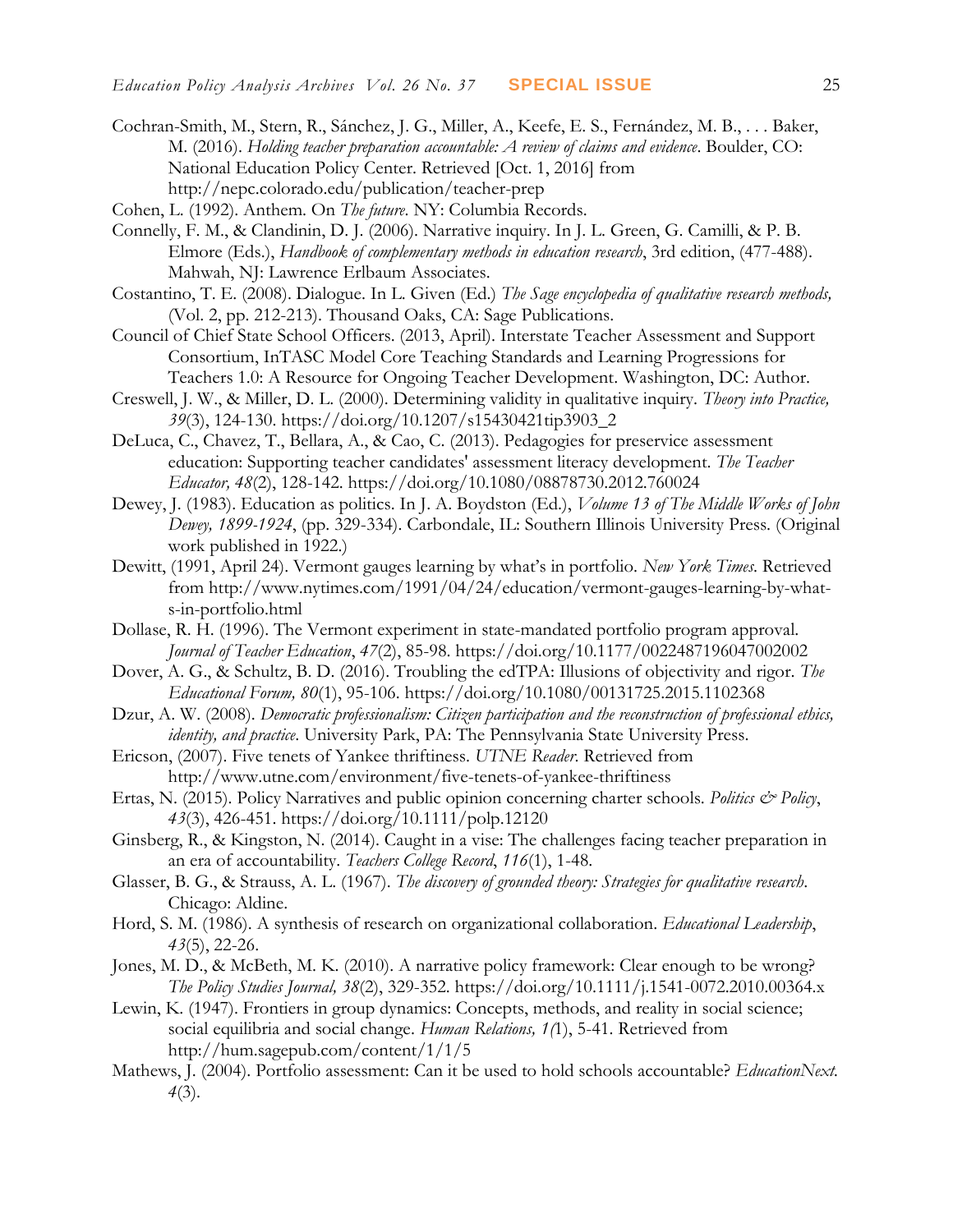- McAdams, D. (1993). *The stories we live by: Personal myths and the making of the self.* New York: Guilford Press.
- McBeth, M. K., Jones, M. D., & Shanahan, E. A. (2014). The narrative policy framework. In P. A. Sabatier & C. Weible (Eds.), *Theories of the policy process* (225-266). Boulder, CO: Westview Press.
- Merton, R. K. (1972). Insiders and outsiders: A chapter in the sociology of knowledge. *American Journal of Sociology*. *78*(1), 9-47. https://doi.org/10.1086/225294
- Merriam, S. B. (1998). *Qualitative research and case study applications in education* (2nd ed.). San Francisco, CA: Jossey-Bass.
- Merriam, S. B. (2009). *Qualitative research: A guide to design and implementation* (2nd ed.). San Francisco, CA: Jossey-Bass.
- Mills, C., & Ballantyne, J. (2016). Social justice and teacher education: A systematic review of empirical work in the field. *Journal of Teacher Education*, *67*(4), 263-276. https://doi.org/10.1177/0022487116660152
- Reagan, E. M., Schram, T., McCurdy, K., Chang, T. H., & Evans, C. M. (2016). Politics of policy: Assessing the implementation, impact, and evolution of the Performance Assessment for California Teachers (PACT) and edTPA. *Education Policy Analysis Archives*, *24*(9), 1-27. https://doi.org/10.14507/epaa.24.2176
- Shaffer, D. W., Nash, P., & Ruis, A. R. (2015). Technology and the new professionalization of teaching. *Teachers College Record*, *117*(12), 1-12.
- Shanahan, E. A., Jones, M. D., & McBeth, M. K. (2011). Policy narratives and policy processes. *Policy Studies Journal*. *39*(3), 535-561. https://doi.org/10.1111/j.1541-0072.2011.00420.x
- Shanahan, E. A., Jones, M. D., McBeth, M. K., & Lane, R. R. (2013). An angel on the wind: How heroic policy narratives shape policy realities. *Policy Studies Journal*, *41*(3), 453-483. https://doi.org/10.1111/psj.12025
- Snyder, C. R. (Ed.). (2000). *Handbook of hope: Theory, measures, and applications*. San Diego, CA: Academic Press.
- State of Vermont Agency of Education. (n.d.). Vermont Standards Board for Professional Educators [Website]. Retrieved from http://education.vermont.gov/educator-quality/professionalstandards/vsbpe
- State of Vermont Agency of Education. (n.d.). Vermont State Board of Education [Website]. Retrieved from http://education.vermont.gov/state-board-councils
- Tatto, M. T., Savage, C., Liao, W., Marshall, S. L., Goldblatt, P., & Contreras, L. M. (2016). The emergence of high-stakes accountability policies in teacher preparation: An examination of the U.S. Department of Education's proposed regulations. *Education Policy Analysis Archives*, *24*(21), 1-54. https://doi.org/10.14507/epaa.24.2322
- Thousand, J. S., & Villa, R. A. (1995). Inclusion: Alive and well in the Green Mountain State. *Phi Delta Kappan, 77*(4), 288-291.
- Tuck, E., & Gorlewski, J. (2016). Racist ordering, settler colonialism, and edTPA: A participatory policy analysis. *Educational Policy*, *30*(1), 197-217.
- Tuckman, B. W. (2001). Developmental sequence in small groups. In *Psychological Bulletin*, *63*(6), 384- 399. (Original work published in 1965.) https://doi.org/10.1037/h0022100
- Tuckman, B. W., & Jensen, M. A. C. (1977). Stages of small-group development revisited. *Group & Organization Management*, *2*(4), 419-427. https://doi.org/10.1177/105960117700200404
- Wiggins, G., & McTighe, J. (2005). *Understanding by design.* Alexandria, VA: Association for Supervision and Curriculum Development.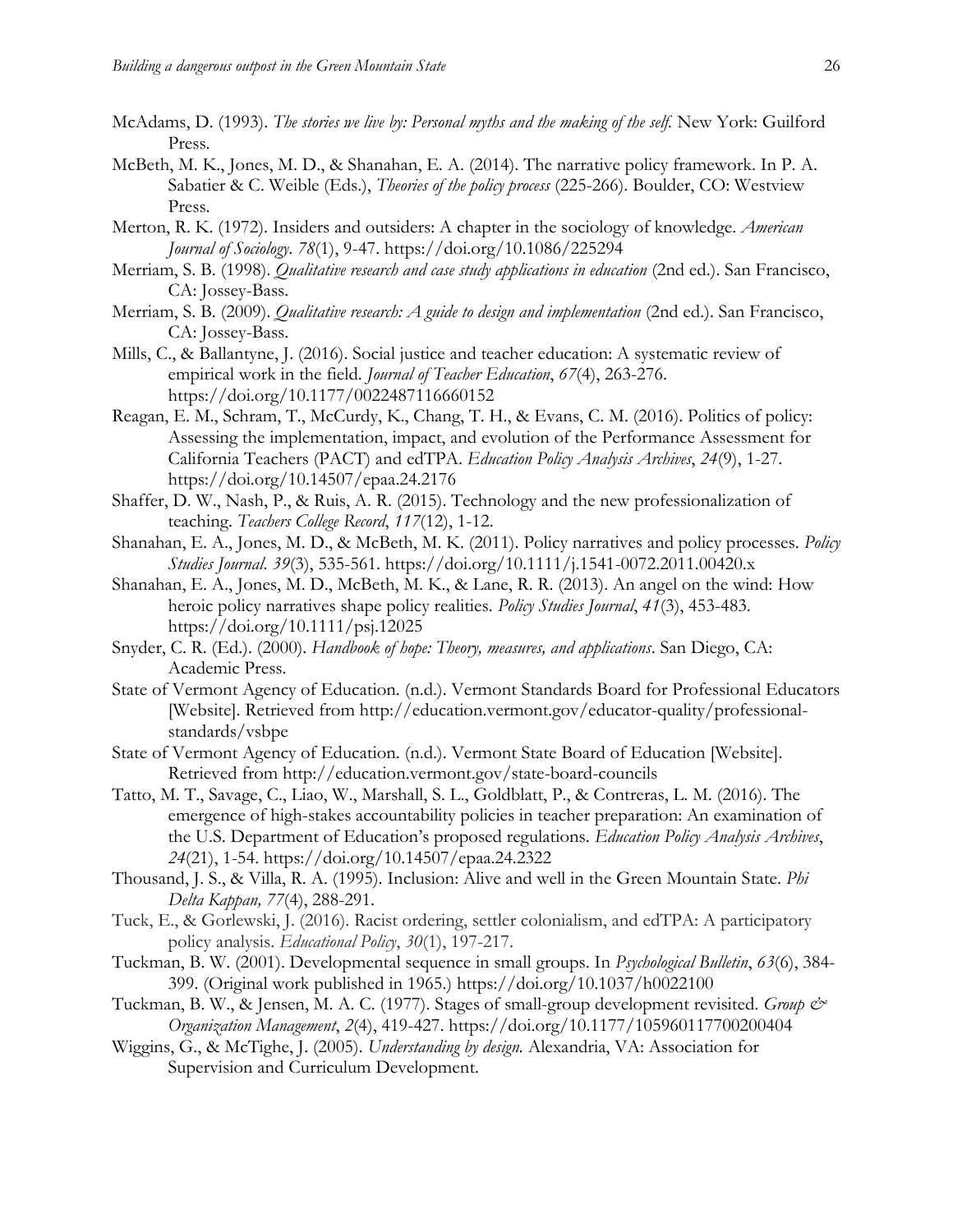Zeichner, K. (2010). Competition, economic rationalization, increased surveillance, and attacks on diversity: Neo-liberalism and the transformation of teacher education in the US. *Teaching and Teacher Education*, *26*(8), 1544-1552. https://doi.org/10.1016/j.tate.2010.06.004

#### **Acknowledgements**

This project was made possible through the support, confidence, and camaraderie of the Vermont Standards Board for Professional Educators, the Educator Quality Division of the Vermont Agency of Education, the Vermont Council of Teacher Educators, and the sometimes raucous, sometimes pensive sisterhood and brotherhood of the educator preparation community across 16 preparation programs. We are grateful for their pugnacity.

#### **About the Authors**

#### **David J. McGough**

Northern Vermont University

[david.mcgough@northernvermont.edu](mailto:david.mcgough@northernvermont.edu)

David McGough, Ph.D., is a Professor of the Social Foundations of Education and Education Research in the Education Department, and is Co-Director of the Educator Preparation Inquiry Collaborative. Formally a secondary math and computer science teacher, department chair, and licensure officer, he studies teacher education, practitioner inquiry, and educational policy.

#### **Claudine Bedell**

Saint Michael's College

#### [cbedell@smcvt.edu](mailto:cbedell@smcvt.edu)

Claudine Bedell, Ed.D., is an Associate Professor in the Education Department, Graduate Director, and is Co-Director of the Educator Preparation Inquiry Collaborative. Prior to her work in higher education, she was a middle school science and language arts teacher. Claudine's research interests include personalized learning, teacher preparation, and classroom-based and large scale assessment.

#### **Barri Tinkler**

University of Vermont [barri.tinkler@uvm.edu](mailto:barri.tinkler@uvm.edu)

Barri Tinkler, Ph.D., is an Associate Professor in the Department of Education at the University of Vermont. Her research interests focus on service-learning in teacher education with an emphasis on social justice. She serves on the editorial board of the *International Journal of Research on Service-Learning in Teacher Education.*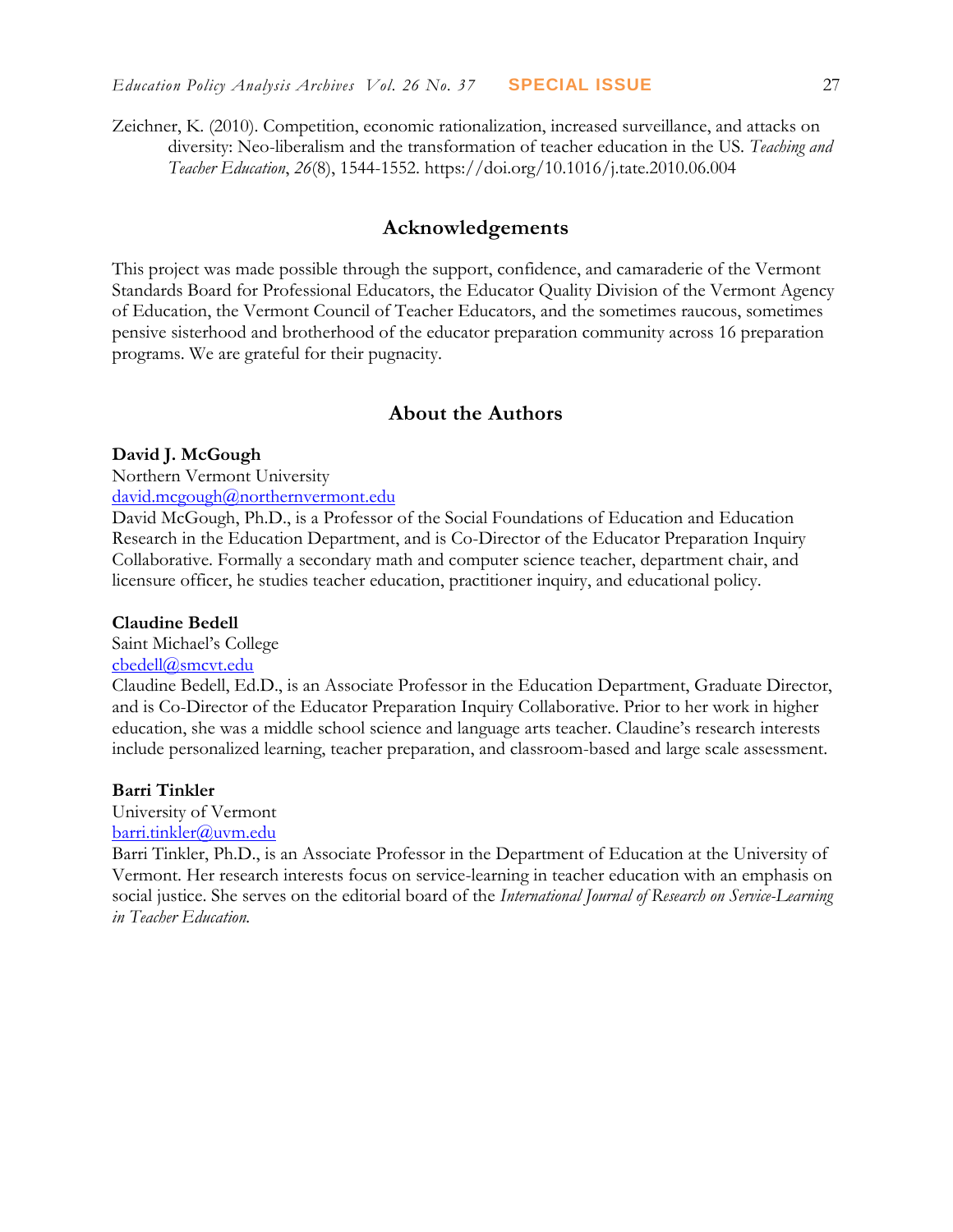#### **About the Guest Editors**

#### **Elena Aydarova**

Auburn University [eza0029@auburn.edu](mailto:eza0029@auburn.edu)

Website: [https://elenaaydarova.com](https://elenaaydarova.com/)

Elena Aydarova is Assistant Professor of Social Foundations at the Department of Educational Foundations, Leadership, and Technology at Auburn University. Her interdisciplinary research examines the interactions between global social change and the work of teachers, teaching, and teacher education through the lens of equity and social justice. Her projects have explored teacher education reforms in Russia and the US, internationalization of education, teacher retention, as well as privatization of teacher preparation. She has recently completed a book manuscript "Teacher Education Reforms as Political Theater: Policy Dramas in Neoliberal Contexts." Throughout her career, Dr. Aydarova has taught in the United States, Ukraine, China, and the United Arab Emirates.

#### **David C. Berliner**

Arizona State University

#### [berliner@asu.edu](mailto:berliner@asu.edu)

David C. Berliner is Regents' Professor Emeritus of Education at Arizona State University. Dr. Berliner is a member of the National Academy of Education (NEA), the International Education Academy (IEA), a Fellow of the Center for Advanced Study in the Behavioral Sciences, and a past president of both the American Educational Research Association (AERA) and the Division of Educational Psychology of the American Psychological Association (APA). He is the recipient of awards for distinguished contributions from APA, AERA, and the National Education Association (NEA). Dr. Berliner is co-author (with B. J. Biddle) of the best seller *The Manufactured Crisis*, co-author (with Ursula Casanova) of *Putting Research to Work*, coauthor (with Gene Glass) of *50 Myths and Lies that Threaten America's Public Schools*, and co-author (with N. L. Gage) of six editions of the textbook *Educational Psychology*. He is co-editor of the first *Handbook of Educational Psychology* and the books *Talks to Teachers,* and *Perspectives on Instructional Time*. Professor Berliner has also authored more than 200 published articles, technical reports, and book chapters. He has taught at the University of Arizona, University of Massachusetts, Teachers College and Stanford University, as well as universities in Australia, Canada, The Netherlands, Spain, and Switzerland.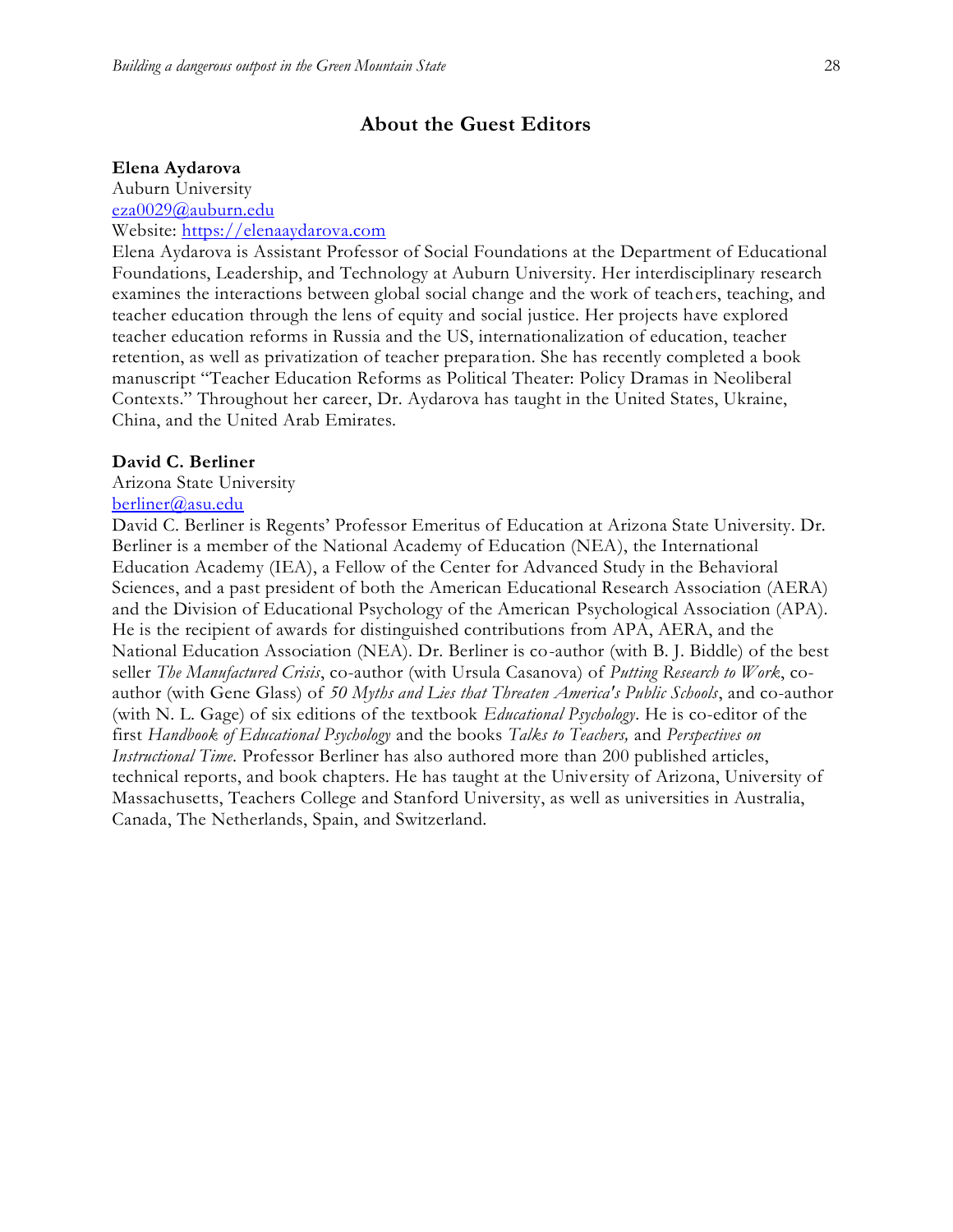# **SPECIAL ISSUE Navigating the Contested Terrain of Teacher Education Policy and Practice**

# education policy analysis archives

Volume 26 Number 37 March 12, 2018 ISSN 1068-2341



**SOME RIGHTS RESERVED** Readers are free to copy, display, and distribute this article, as long as the work is attributed to the author(s) and **Education Policy Analysis Archives,** it is distributed for noncommercial purposes only, and no alteration or transformation is made in the work. More details of this Creative Commons license are available at

http://creativecommons.org/licenses/by-nc-sa/3.0/. All other uses must be approved by the author(s) or **EPAA**. **EPAA** is published by the Mary Lou Fulton Institute and Graduate School of Education at Arizona State University Articles are indexed in CIRC (Clasificación Integrada de Revistas Científicas, Spain), DIALNET (Spain), [Directory of Open Access Journals,](http://www.doaj.org/) EBSCO Education Research Complete, ERIC, Education Full Text (H.W. Wilson), QUALIS A1 (Brazil), SCImago Journal Rank; SCOPUS, SOCOLAR (China).

Please send errata notes to Audrey Amrein-Beardsley at Audrey.beardsley@asu.edu

**Join EPAA's Facebook community** at<https://www.facebook.com/EPAAAAPE> and **Twitter feed** @epaa\_aape.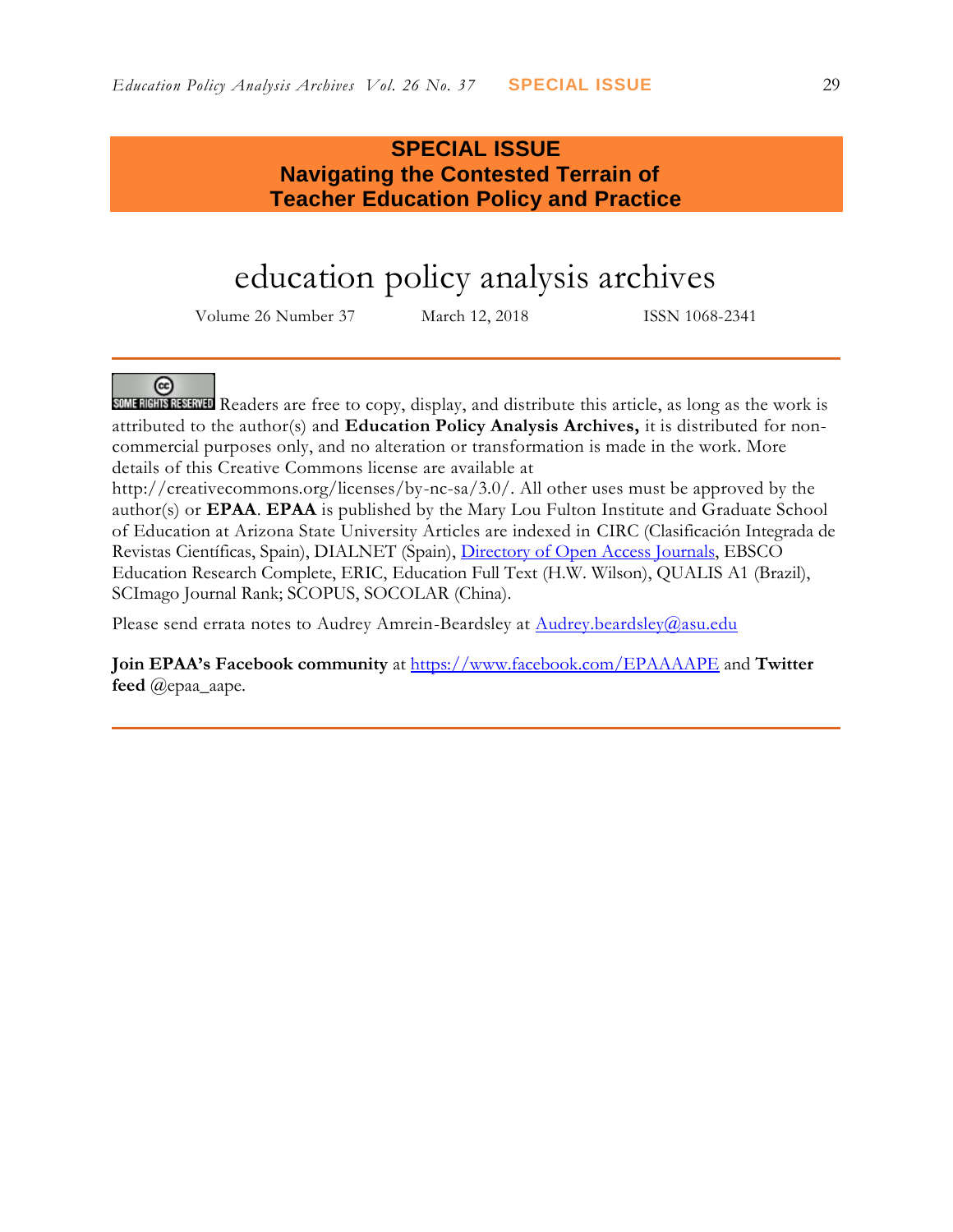### education policy analysis archives editorial board

Lead Editor: **Audrey Amrein-Beardsley** (Arizona State University) Editor Consultor: **Gustavo E. Fischman** (Arizona State University) Associate Editors: **David Carlson, Lauren Harris, Eugene Judson, Mirka Koro-Ljungberg, Scott Marley, Iveta** 

**Cristina Alfaro** San Diego State University

**Gary Anderson** New York University

**Michael W. Apple** University of Wisconsin, Madison **Jeff Bale** OISE, University of Toronto, Canada **Aaron Bevanot** SUNY Albany **Julian Vasquez Heilig** California

**David C. Berliner** Arizona State University

**Casey Cobb** University of Connecticut

**Arnold Danzig** San Jose State University

**Linda Darling-Hammond**  Stanford University

**Elizabeth H. DeBray** University of Georgia

**Chad d'Entremont** Rennie Center for Education Research & Policy

**John Diamond** University of Wisconsin, Madison

**Matthew Di Carlo** Albert Shanker Institute

**Sherman Dorn** Arizona State University

**Michael J. Dumas** University of California, Berkeley

**Kathy Escamilla** University of Colorado, Boulder

**Melissa Lynn Freeman** Adams State College

**Rachael Gabriel** University of Connecticut

**Amy Garrett Dikkers** University of North Carolina, Wilmington

**Silova, Maria Teresa Tatto** (Arizona State University) **Gene V Glass** Arizona State University

> **Ronald Glass** University of California, Santa Cruz

**Jacob P. K. Gross** University of Louisville **Eric M. Haas** WestEd **A. G. Rud** Washington State

State University, Sacramento

**Kimberly Kappler Hewitt** University of North Carolina Greensboro **Henry Braun** Boston College **Aimee Howley** Ohio University **Jack Schneider** College of the Holy

**Steve Klees** University of Maryland **Noah Sobe** Loyola University

**Jaekyung Lee S**UNY Buffalo

**Jessica Nina Lester** Indiana University

**Amanda E. Lewis** University of Illinois, Chicago

**Chad R. Lochmiller** Indiana University

**Christopher Lubienski** Indiana University

**Sarah Lubienski** Indiana University **Larisa Warhol**

**William J. Mathis** University of Colorado, Boulder

**Michele S. Moses** University of Colorado, Boulder

**Julianne Moss** Deakin University, Australia

**Sharon Nichols** University of Texas, San Antonio

**Eric Parsons** University of Missouri-Columbia

**Amanda U. Potterton** University of Kentucky

**Susan L. Robertson** Bristol University, UK

**Gloria M. Rodriguez** University of California, Davis

**R. Anthony Rolle** University of Houston

University

**Patricia Sánchez** University of University of Texas, San Antonio

**Janelle Scott** University of California, Berkeley Cross

**Nelly P. Stromquist** University of Maryland

**Benjamin Superfine** University of Illinois, Chicago

**Adai Tefera** Virginia Commonwealth University

**Tina Trujillo** University of California, Berkeley

**Federico R. Waitoller** University of Illinois, Chicago

University of Connecticut

**John Weathers** University of Colorado, Colorado Springs

**Kevin Welner** University of Colorado, Boulder

**Terrence G. Wiley** Center for Applied Linguistics

**John Willinsky**  Stanford University

**Jennifer R. Wolgemuth University of** South Florida

**Kyo Yamashiro** Claremont Graduate University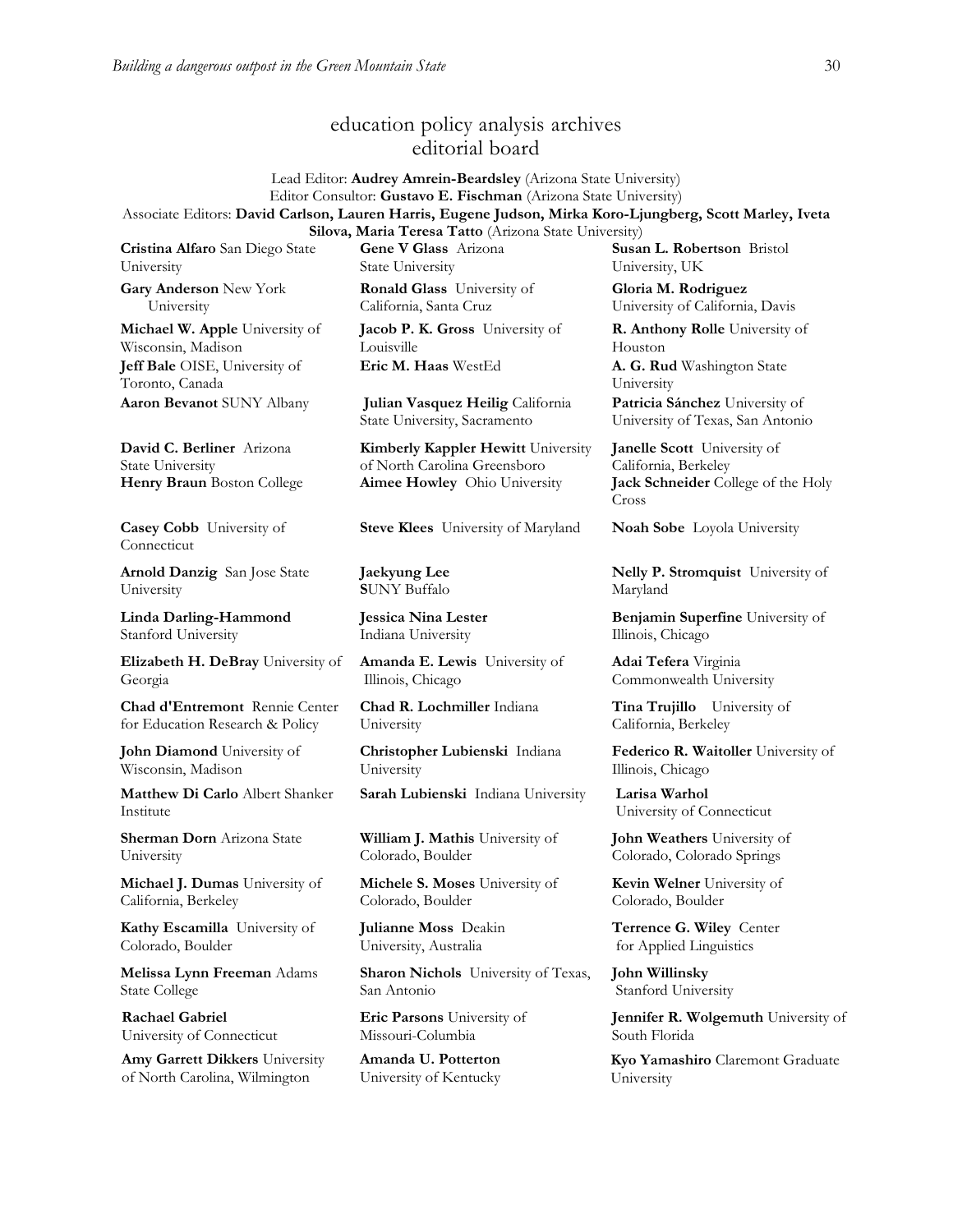# archivos analíticos de políticas educativas consejo editorial

Editor Consultor: **Gustavo E. Fischman** (Arizona State University)

Editores Asociados: **Armando Alcántara Santuario** (Universidad Nacional Autónoma de México), **Jason Beech** (Universidad de San Andrés), **Ezequiel Gomez Caride** (Pontificia Universidad Católica Argentina), **Antonio Luzon** (Universidad de Granada), **Angelica Buendia** (Metropolitan Autonomous University), **José Luis Ramírez** (Universidad de Sonora)

| Claudio Almonacid                                               | Inés Dussel, DIE-CINVESTAV,                                                          | Miriam Rodríguez Vargas                                                 |
|-----------------------------------------------------------------|--------------------------------------------------------------------------------------|-------------------------------------------------------------------------|
| Universidad Metropolitana de<br>Ciencias de la Educación, Chile | México                                                                               | Universidad Autónoma de<br>Tamaulipas, México                           |
| Miguel Angel Arias Ortega                                       | Juan Carlos González Faraco                                                          | José Gregorio Rodríguez                                                 |
| Universidad Autónoma de la Ciudad<br>de México                  | Universidad de Huelva, España                                                        | Universidad Nacional de Colombia,<br>Colombia                           |
| Xavier Besalú Costa                                             | María Clemente Linuesa                                                               | Mario Rueda Beltrán Instituto de                                        |
| Universitat de Girona, España                                   | Universidad de Salamanca, España                                                     | Investigaciones sobre la<br>Universidad y la Educación,<br>UNAM, México |
| Xavier Bonal Sarro Universidad                                  | Jaume Martínez Bonafé                                                                | José Luis San Fabián Maroto                                             |
| Autónoma de Barcelona, España                                   | Universitat de València, España                                                      | Universidad de Oviedo,<br>España                                        |
| Antonio Bolívar Boitia Universidad                              | Alejandro Márquez Jiménez                                                            | Jurjo Torres Santomé,                                                   |
| de Granada, España                                              | Instituto de Investigaciones sobre<br>la Universidad y la Educación,<br>UNAM, México | Universidad de la Coruña, España                                        |
| José Joaquín Brunner Universidad<br>Diego Portales, Chile       | María Guadalupe Olivier Tellez,<br>Universidad Pedagógica Nacional,<br>México        | Yengny Marisol Silva Laya<br>Universidad Iberoamericana,<br>México      |
| Damián Canales Sánchez Instituto                                | Miguel Pereyra Universidad de                                                        | Ernesto Treviño Ronzón                                                  |
| Nacional para la Evaluación de la<br>Educación, México          | Granada, España                                                                      | Universidad Veracruzana, México                                         |
| Gabriela de la Cruz Flores                                      | Mónica Pini Universidad Nacional                                                     | Ernesto Treviño Villarreal                                              |
| Universidad Nacional Autónoma de<br>México                      | de San Martín, Argentina                                                             | Universidad Diego Portales<br>Santiago, Chile                           |
| Marco Antonio Delgado Fuentes                                   | Omar Orlando Pulido Chaves                                                           | <b>Antoni Verger Planells</b>                                           |
| Universidad Iberoamericana, México                              | Instituto para la Investigación                                                      | Universidad Autónoma de                                                 |
|                                                                 | Educativa y el Desarrollo<br>Pedagógico (IDEP)                                       | Barcelona, España                                                       |
|                                                                 | Paula Razquin Universidad de                                                         |                                                                         |
|                                                                 | San Andrés, Argentina                                                                |                                                                         |